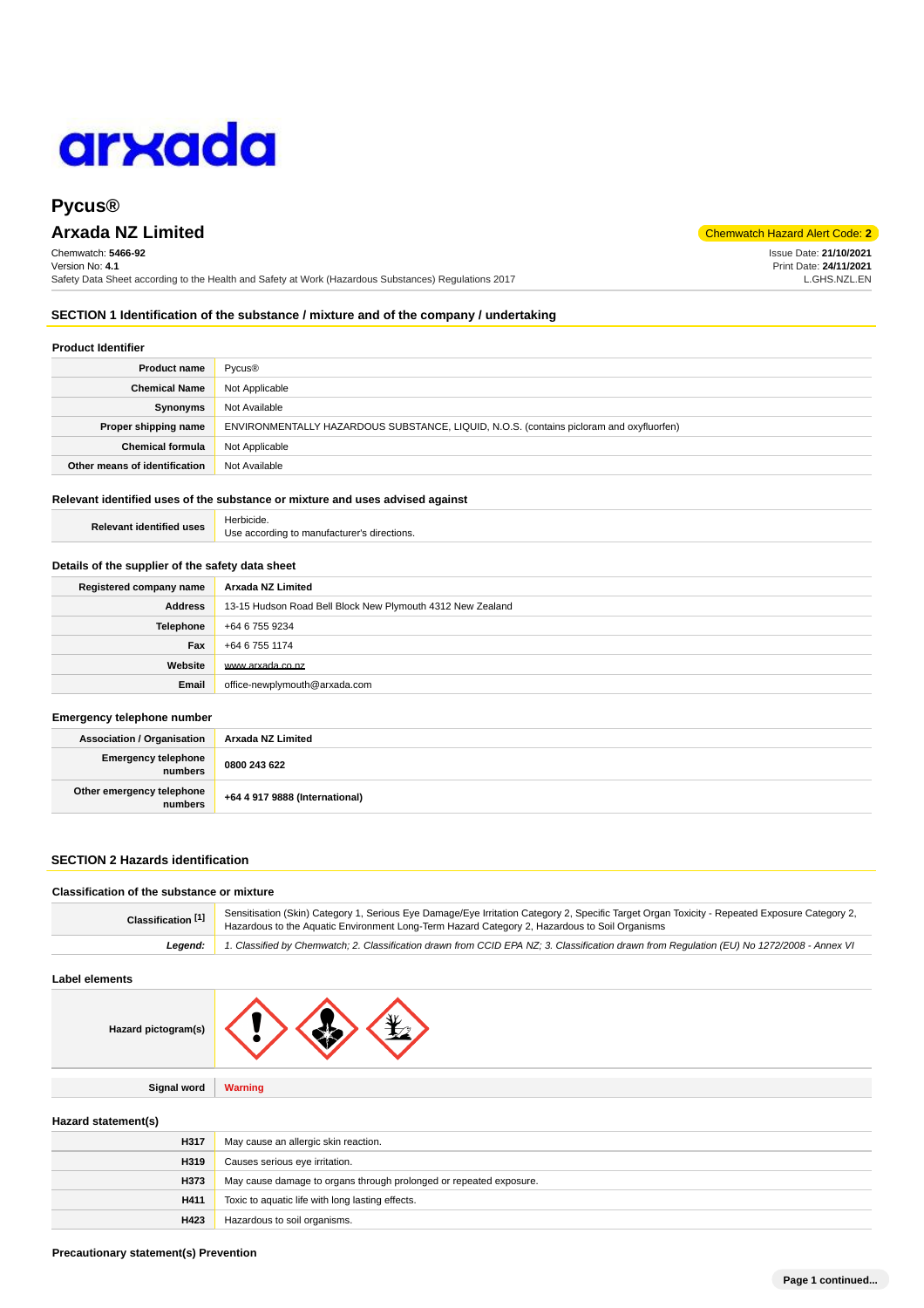| P260 | Do not breathe mist/vapours/spray.                                               |  |
|------|----------------------------------------------------------------------------------|--|
| P280 | Wear protective gloves, protective clothing, eye protection and face protection. |  |
| P273 | Avoid release to the environment.                                                |  |
| P264 | Wash all exposed external body areas thoroughly after handling.                  |  |
| P272 | Contaminated work clothing should not be allowed out of the workplace.           |  |

#### **Precautionary statement(s) Response**

| P302+P352      | IF ON SKIN: Wash with plenty of water.                                                                                           |  |
|----------------|----------------------------------------------------------------------------------------------------------------------------------|--|
| P305+P351+P338 | IF IN EYES: Rinse cautiously with water for several minutes. Remove contact lenses, if present and easy to do. Continue rinsing. |  |
| P314           | Get medical advice/attention if you feel unwell.                                                                                 |  |
| P333+P313      | If skin irritation or rash occurs: Get medical advice/attention.                                                                 |  |
| P337+P313      | If eye irritation persists: Get medical advice/attention.                                                                        |  |
| P362+P364      | Take off contaminated clothing and wash it before reuse.                                                                         |  |
| P391           | Collect spillage.                                                                                                                |  |

#### **Precautionary statement(s) Storage**

Not Applicable

#### **Precautionary statement(s) Disposal**

**P501** Dispose of contents/container to authorised hazardous or special waste collection point in accordance with any local regulation.

## **SECTION 3 Composition / information on ingredients**

#### **Substances**

See section below for composition of Mixtures

# **Mixtures**

| <b>CAS No</b> | %[weight]                                               | Name                                                                                                                                        |
|---------------|---------------------------------------------------------|---------------------------------------------------------------------------------------------------------------------------------------------|
| 42874-03-3    | $10 - 20$                                               | oxyfluorfen                                                                                                                                 |
| 1918-02-1     | $1 - 5$                                                 | picloram                                                                                                                                    |
| 64742-94-5    | $10 - 30$                                               | aromatic solvent 200                                                                                                                        |
| Not Available | balance                                                 | Ingredients determined not to be hazardous                                                                                                  |
| Not Available |                                                         | includes                                                                                                                                    |
| 7732-18-5     | $30 - 60$                                               | water                                                                                                                                       |
| Legend:       | 4. Classification drawn from C&L * EU IOEL Vs available | 1. Classified by Chemwatch; 2. Classification drawn from CCID EPA NZ; 3. Classification drawn from Requlation (EU) No 1272/2008 - Annex VI; |

## **SECTION 4 First aid measures**

# **Description of first aid measures**

| <b>Eye Contact</b>  | If this product comes in contact with the eyes:<br>▶ Wash out immediately with fresh running water.<br>Ensure complete irrigation of the eye by keeping eyelids apart and away from eye and moving the eyelids by occasionally lifting the upper<br>and lower lids.<br>▶ Seek medical attention without delay; if pain persists or recurs seek medical attention.<br>Removal of contact lenses after an eye injury should only be undertaken by skilled personnel.                                                                                                                                                                                                                                          |
|---------------------|-------------------------------------------------------------------------------------------------------------------------------------------------------------------------------------------------------------------------------------------------------------------------------------------------------------------------------------------------------------------------------------------------------------------------------------------------------------------------------------------------------------------------------------------------------------------------------------------------------------------------------------------------------------------------------------------------------------|
| <b>Skin Contact</b> | If skin contact occurs:<br>Immediately remove all contaminated clothing, including footwear.<br>Flush skin and hair with running water (and soap if available).<br>Seek medical attention in event of irritation.                                                                                                                                                                                                                                                                                                                                                                                                                                                                                           |
| Inhalation          | If fumes or combustion products are inhaled remove from contaminated area.<br>Lay patient down. Keep warm and rested.<br>Prostheses such as false teeth, which may block airway, should be removed, where possible, prior to initiating first aid procedures.<br>Apply artificial respiration if not breathing, preferably with a demand valve resuscitator, bag-valve mask device, or pocket mask as trained.<br>Perform CPR if necessary.<br>Transport to hospital, or doctor.                                                                                                                                                                                                                            |
| Ingestion           | If swallowed do <b>NOT</b> induce vomiting.<br>If vomiting occurs, lean patient forward or place on left side (head-down position, if possible) to maintain open airway and prevent aspiration.<br>• Observe the patient carefully.<br>Never give liquid to a person showing signs of being sleepy or with reduced awareness; i.e. becoming unconscious.<br>Give water to rinse out mouth, then provide liquid slowly and as much as casualty can comfortably drink.<br>Seek medical advice.<br>Avoid giving milk or oils.<br>Avoid giving alcohol.<br>If spontaneous vomiting appears imminent or occurs, hold patient's head down, lower than their hips to help avoid possible aspiration of<br>vomitus. |

#### **Indication of any immediate medical attention and special treatment needed**

Any material aspirated during vomiting may produce lung injury. Therefore emesis should not be induced mechanically or pharmacologically. Mechanical means should be used if it is considered necessary to evacuate the stomach contents; these include gastric lavage after endotracheal intubation. If spontaneous vomiting has occurred after ingestion, the patient should be monitored for difficult breathing, as adverse effects of aspiration into the lungs may be delayed up to 48 hours.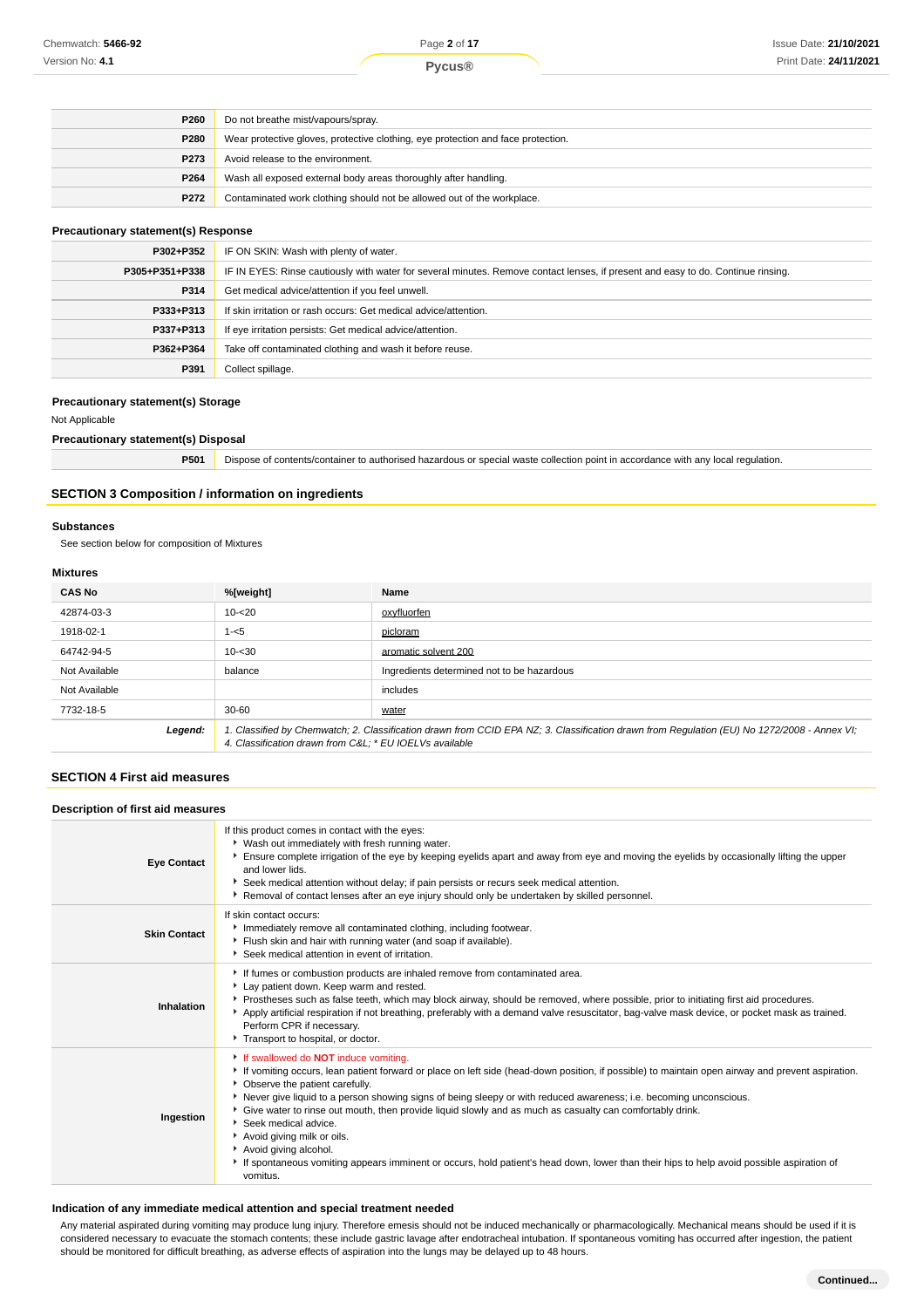#### for chlorinated diphenyl ethers

If large amounts are ingested, gastric lavage is suggested. In the case of splashes in the eyes, a petrolatum-based ophthalmic ointment may be applied to the eye to relieve the irritating effects.

Preplacement and annual medical examinations of workers, with emphasis on liver function, skin condition, reproductive history, are recommended

Treat symptomatically. For petroleum distillates

- · In case of ingestion, gastric lavage with activated charcoal can be used promptly to prevent absorption decontamination (induced emesis or lavage) is controversial and should be considered on the merits of each individual case; of course the usual precautions of an endotracheal tube should be considered prior to lavage, to prevent aspiration.
- · Individuals intoxicated by petroleum distillates should be hospitalized immediately, with acute and continuing attention to neurologic and cardiopulmonary function.
- Positive pressure ventilation may be necessary.
- · Acute central nervous system signs and symptoms may result from large ingestions of aspiration-induced hypoxia.
- · After the initial episode,individuals should be followed for changes in blood variables and the delayed appearance of pulmonary oedema and chemical pneumonitis. Such patients should be followed for several days or weeks for delayed effects, including bone marrow toxicity, hepatic and renal impairment Individuals with chronic pulmonary disease will be more seriously impaired, and recovery from inhalation exposure may be complicated.
- · Gastrointestinal symptoms are usually minor and pathological changes of the liver and kidneys are reported to be uncommon in acute intoxications.
- · Chlorinated and non-chlorinated hydrocarbons may sensitize the heart to epinephrine and other circulating catecholamines so that arrhythmias may occur.Careful
- consideration of this potential adverse effect should precede administration of epinephrine or other cardiac stimulants and the selection of bronchodilators.

BP America Product Safety & Toxicology Department

Following exposures to chlorophenoxy compounds:

- Acute toxic reactions are rare. The by-product of production, dioxin, may be implicated in subacute features such as hepatic enlargement, chloracne, neuromuscular symptoms and deranged porphyrin metabolism.
- Large intentional overdoses result in coma, metabolic acidosis, myalgias, muscle weakness, elevated serum creatine kinase, myoglobinuria, irritation of the skin, eyes, respiratory tract and gut and mild renal and hepatic dysfunction.
- Several cases of sensorimotor peripheral neuropathies have been associated with chronic dermal exposure to 2,4-D. For acute exposures the usual methods of gut and skin contamination (lavage, charcoal, cathartic) are recommended in the first several hours. Alkalisation of the urine and generous fluid replacement have the added benefit of treating any myoglobinuria present. Monitor metabolic acidosis, hyperthermia, hyperkalaemia, myoglobinuria and hepatic/renal dysfunction. for 2,4-dichlorophenoxyacetic acid (2,4-D) and its derivatives
- Gastric lavage if there are no signs of impending convulsions.
- Cautious administration of short-acting anticonvulsant drug if convulsions appear imminent.
- General supportive measures for central nervous system depression.
- If hypotension appears, search vigorously for a contributing cause (e.g. dehydration, electrolyte balance, acidosis, myocardial disturbances and hyperpyrexia).
- As appropriate, treat dehydration, electrolyte disturbances, acidosis, and hyperexia.
- To promote excretion of 2,4-D, initiate alkaline diuresis, as in salicylate poisoning by injecting sodium bicarbonate, intravenously, until the urine pH exceeds 7.5 and then infuse mannitol; renal clearance rises sharply as urine pH rises above 7.5 - above pH 8.0, it is said to be 100-fold greater than pH 6.0.
- If cardiac disturbances are suspected, monitor ECG continuously when possible. Prepare to deliver defibrillating shocks in the event of ventricular fibrillation.
- If hypotension intensifies, a trial with a vasopressor drug may be appropriate. Adrenalin (epinephrine) should be avoided because of possible fibrillation.
- If myotonia appears, a trial with quinidine may be helpful.
- Physiotherapy may be necessary for motion disorders associated with peripheral neuritis, myopathy or brain stem dysfunction.
- GOSSELIN, SMITH HODGE: Clinical Toxicology of Commercial Products, 5th Ed.

In general, chlorophenoxy herbicides are rapidly absorbed from the gastrointestinal tract and evenly distributed throughout the body; accumulation in human tissues is not expected A steady-state level in the human body will be achieved within 3–5 days of exposure. The herbicides are eliminated mainly in the urine, mostly unchanged, although fenoprop may be conjugated to a significant extent Biological half-lives of chlorophenoxy herbicides in mammals range from 10 to 33 h; between 75% and 95% of the ingested amount is excreted within 96 h. Dogs appear to retain chlorophenoxy acids longer than other species as a result of relatively poor urinary clearance and thus may be more susceptible to their toxic effects. Metabolic conversions occur only at high doses. The salt and ester forms are rapidly hydrolysed and follow the same pharmacokinetic pathways as the free acids

#### **SECTION 5 Firefighting measures**

#### **Extinguishing media**

The product contains a substantial proportion of water, therefore there are no restrictions on the type of extinguishing media which may be used. Choice of extinguishing media should take into account surrounding areas.

Though the material is non-combustible, evaporation of water from the mixture, caused by the heat of nearby fire, may produce floating layers of combustible substances.

- In such an event consider:
	- $h$  foam.
	- dry chemical powder.
	- carbon dioxide.

#### **Special hazards arising from the substrate or mixture**

| Fire Incompatibility<br>None known. |
|-------------------------------------|
|                                     |
| <b>Advice for firefighters</b>      |

| <b>Fire Fighting</b>         | Alert Fire Brigade and tell them location and nature of hazard.<br>▶ Wear breathing apparatus plus protective gloves in the event of a fire.<br>▶ Prevent, by any means available, spillage from entering drains or water courses.<br>Use fire fighting procedures suitable for surrounding area.<br>DO NOT approach containers suspected to be hot.<br>Cool fire exposed containers with water spray from a protected location.<br>If safe to do so, remove containers from path of fire.<br>Equipment should be thoroughly decontaminated after use. |
|------------------------------|--------------------------------------------------------------------------------------------------------------------------------------------------------------------------------------------------------------------------------------------------------------------------------------------------------------------------------------------------------------------------------------------------------------------------------------------------------------------------------------------------------------------------------------------------------|
| <b>Fire/Explosion Hazard</b> | The material is not readily combustible under normal conditions.<br>However, it will break down under fire conditions and the organic component may burn.<br>Not considered to be a significant fire risk.<br>► Heat may cause expansion or decomposition with violent rupture of containers.<br>▶ Decomposes on heating and may produce toxic fumes of carbon monoxide (CO).<br>May emit acrid smoke.<br>Decomposes on heating and produces toxic fumes of:<br>carbon dioxide (CO2)                                                                   |
|                              | hydrogen chloride<br>phosgene<br>hydrogen fluoride<br>nitrogen oxides (NOx)<br>other pyrolysis products typical of burning organic material.                                                                                                                                                                                                                                                                                                                                                                                                           |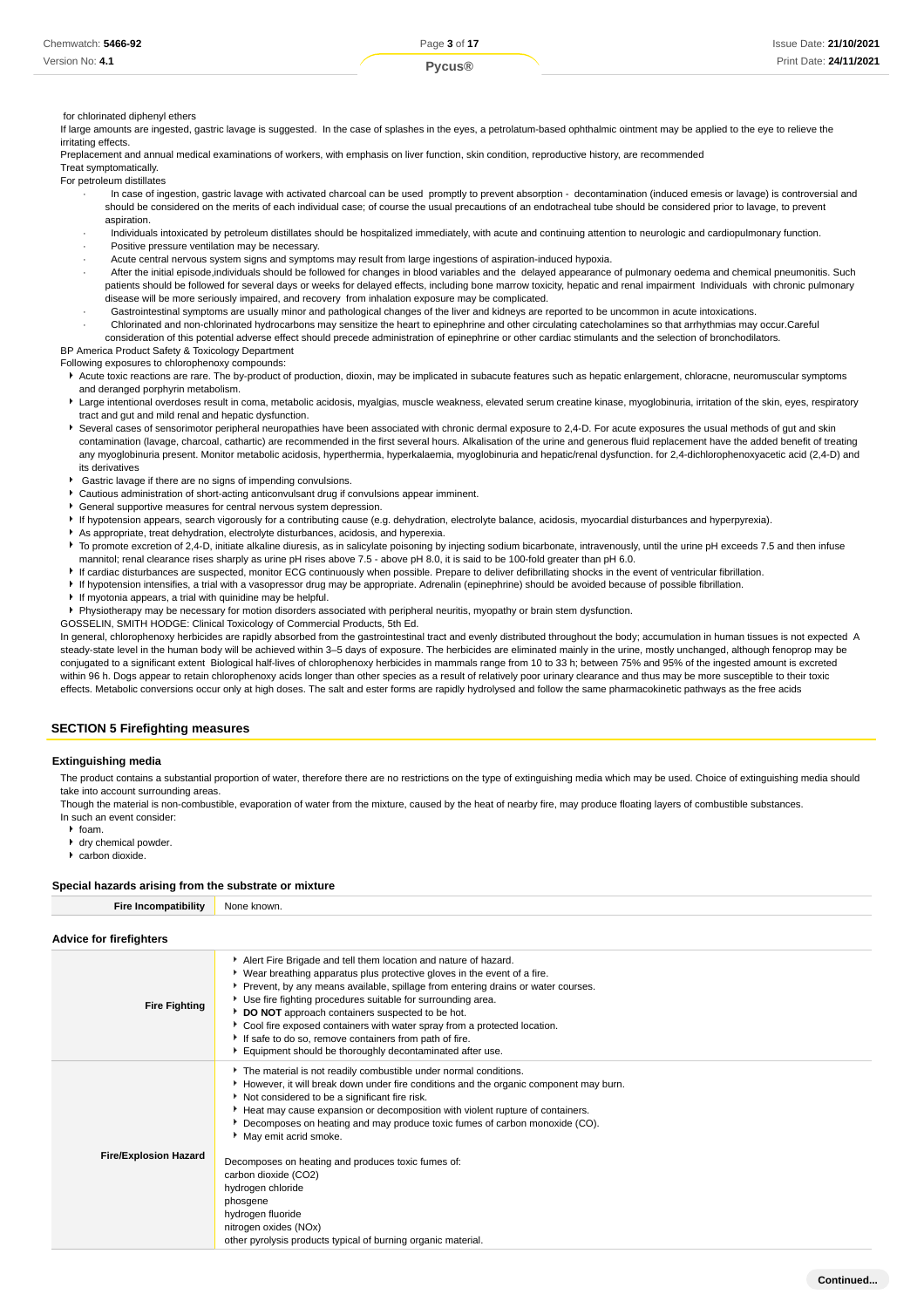## **SECTION 6 Accidental release measures**

**Personal precautions, protective equipment and emergency procedures** See section 8

## **Environmental precautions**

See section 12

## **Methods and material for containment and cleaning up**

| Environmental hazard - contain spillage.<br>Clean up all spills immediately.<br>Avoid breathing vapours and contact with skin and eyes.<br><b>Minor Spills</b><br>► Control personal contact with the substance, by using protective equipment.<br>• Contain and absorb spill with sand, earth, inert material or vermiculite.<br>▶ Wipe up.<br>• Place in a suitable, labelled container for waste disposal.<br>Environmental hazard - contain spillage.<br>• Clear area of personnel and move upwind.<br>Alert Fire Brigade and tell them location and nature of hazard.<br>▶ Wear breathing apparatus plus protective gloves.<br>▶ Prevent, by any means available, spillage from entering drains or water course.<br>Stop leak if safe to do so.<br>Contain spill with sand, earth or vermiculite.<br><b>Major Spills</b><br>• Collect recoverable product into labelled containers for recycling.<br>Neutralise/decontaminate residue (see Section 13 for specific agent).<br>Collect solid residues and seal in labelled drums for disposal.<br>▶ Wash area and prevent runoff into drains.<br>After clean up operations, decontaminate and launder all protective clothing and equipment before storing and re-using.<br>If contamination of drains or waterways occurs, advise emergency services. |  |
|------------------------------------------------------------------------------------------------------------------------------------------------------------------------------------------------------------------------------------------------------------------------------------------------------------------------------------------------------------------------------------------------------------------------------------------------------------------------------------------------------------------------------------------------------------------------------------------------------------------------------------------------------------------------------------------------------------------------------------------------------------------------------------------------------------------------------------------------------------------------------------------------------------------------------------------------------------------------------------------------------------------------------------------------------------------------------------------------------------------------------------------------------------------------------------------------------------------------------------------------------------------------------------------------------------|--|
|                                                                                                                                                                                                                                                                                                                                                                                                                                                                                                                                                                                                                                                                                                                                                                                                                                                                                                                                                                                                                                                                                                                                                                                                                                                                                                            |  |
|                                                                                                                                                                                                                                                                                                                                                                                                                                                                                                                                                                                                                                                                                                                                                                                                                                                                                                                                                                                                                                                                                                                                                                                                                                                                                                            |  |

Personal Protective Equipment advice is contained in Section 8 of the SDS.

# **SECTION 7 Handling and storage**

# **Precautions for safe handling**

| Precautions for safe nanuling |                                                                                                                                                                                                                                                                                                                                                                                                                                                                                                                                                                                                                                                                                                                                                                                                                                                                                                                                                                                                                                                                                                                                                                                                                                                                                                                                                                                                                                                                                                                                                                                                                                                                                                                                                                                                                                                                                                                                                                                                                                    |
|-------------------------------|------------------------------------------------------------------------------------------------------------------------------------------------------------------------------------------------------------------------------------------------------------------------------------------------------------------------------------------------------------------------------------------------------------------------------------------------------------------------------------------------------------------------------------------------------------------------------------------------------------------------------------------------------------------------------------------------------------------------------------------------------------------------------------------------------------------------------------------------------------------------------------------------------------------------------------------------------------------------------------------------------------------------------------------------------------------------------------------------------------------------------------------------------------------------------------------------------------------------------------------------------------------------------------------------------------------------------------------------------------------------------------------------------------------------------------------------------------------------------------------------------------------------------------------------------------------------------------------------------------------------------------------------------------------------------------------------------------------------------------------------------------------------------------------------------------------------------------------------------------------------------------------------------------------------------------------------------------------------------------------------------------------------------------|
| Safe handling                 | The conductivity of this material may make it a static accumulator., A liquid is typically considered nonconductive if its conductivity is below 100<br>pS/m and is considered semi-conductive if its conductivity is below 10 000 pS/m., Whether a liquid is nonconductive or semi-conductive, the<br>precautions are the same., A number of factors, for example liquid temperature, presence of contaminants, and anti-static additives can greatly<br>influence the conductivity of a liquid.<br>▶ Containers, even those that have been emptied, may contain explosive vapours.<br>Do NOT cut, drill, grind, weld or perform similar operations on or near containers.<br>DO NOT allow clothing wet with material to stay in contact with skin<br>Electrostatic discharge may be generated during pumping - this may result in fire.<br>Ensure electrical continuity by bonding and grounding (earthing) all equipment.<br>Restrict line velocity during pumping in order to avoid generation of electrostatic discharge (<=1 m/sec until fill pipe submerged to twice its<br>diameter, then $<= 7$ m/sec).<br>Avoid splash filling.<br>Do NOT use compressed air for filling discharging or handling operations.<br>Avoid all personal contact, including inhalation.<br>▶ Wear protective clothing when risk of exposure occurs.<br>Use in a well-ventilated area.<br>Avoid contact with moisture.<br>Avoid contact with incompatible materials.<br>V When handling, DO NOT eat, drink or smoke.<br>Keep containers securely sealed when not in use.<br>Avoid physical damage to containers.<br>Always wash hands with soap and water after handling.<br>▶ Work clothes should be laundered separately. Launder contaminated clothing before re-use.<br>Use good occupational work practice.<br>• Observe manufacturer's storage and handling recommendations contained within this SDS.<br>Atmosphere should be regularly checked against established exposure standards to ensure safe working conditions are maintained. |
| Other information             | Store in original containers.<br>Keep containers securely sealed.<br>No smoking, naked lights or ignition sources.<br>Store in a cool, dry, well-ventilated area.<br>Store away from incompatible materials and foodstuff containers.<br>Protect containers against physical damage and check regularly for leaks.<br>• Observe manufacturer's storage and handling recommendations contained within this SDS.                                                                                                                                                                                                                                                                                                                                                                                                                                                                                                                                                                                                                                                                                                                                                                                                                                                                                                                                                                                                                                                                                                                                                                                                                                                                                                                                                                                                                                                                                                                                                                                                                     |

# **Conditions for safe storage, including any incompatibilities**

| Suitable container      | HDPE jerry cans with tamper-evident lids.<br>Polyethylene or polypropylene container.<br>Packing as recommended by manufacturer.<br>Check all containers are clearly labelled and free from leaks. |
|-------------------------|----------------------------------------------------------------------------------------------------------------------------------------------------------------------------------------------------|
| Storage incompatibility | Avoid reaction with oxidising agents, bases and strong reducing agents.<br>Avoid strong acids, acid chlorides, acid anhydrides and chloroformates.                                                 |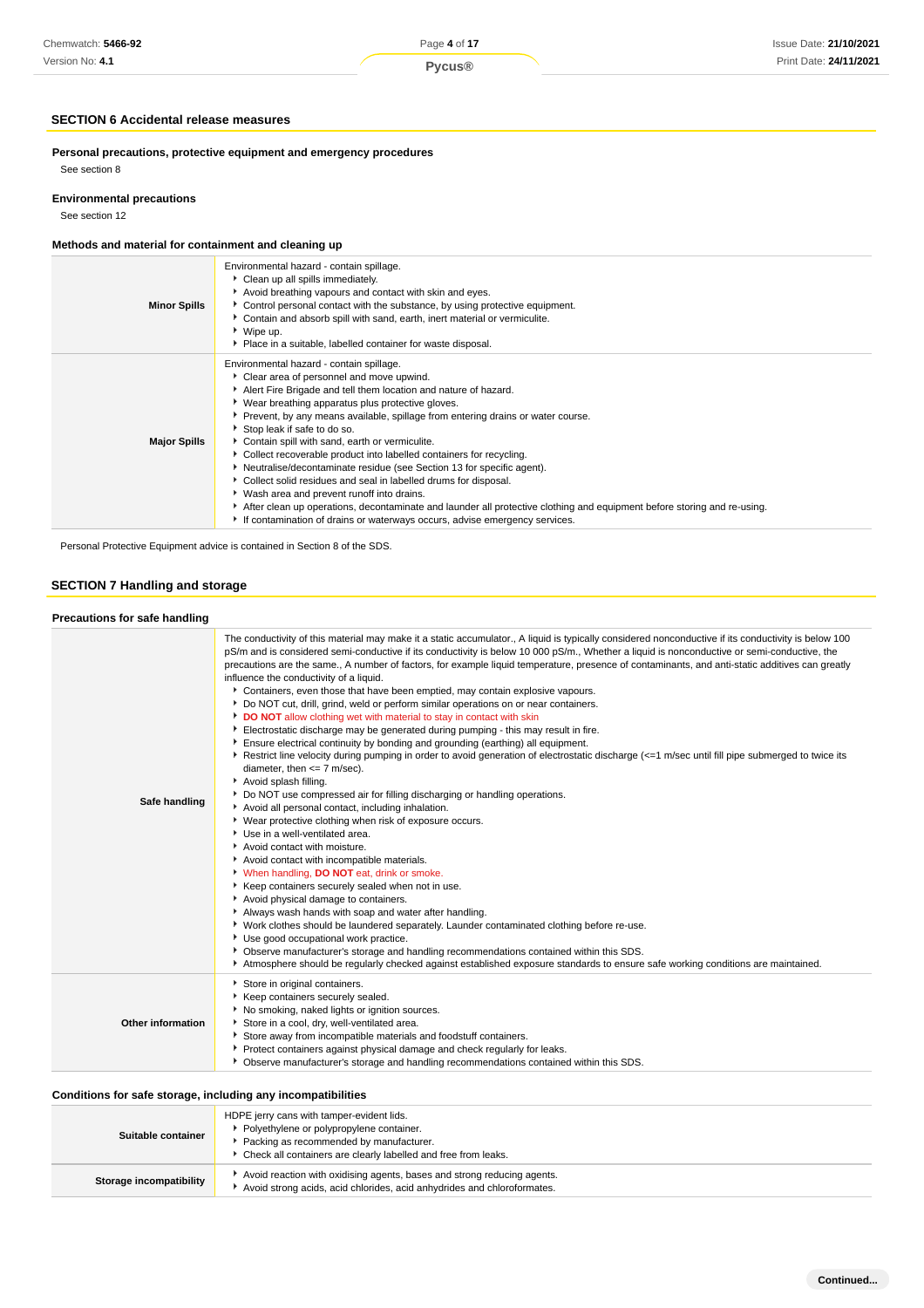

**X** — Must not be stored together

**0** — May be stored together with specific preventions

**+** — May be stored together

Note: Depending on other risk factors, compatibility assessment based on the table above may not be relevant to storage situations, particularly where large volumes of dangerous goods are stored and handled. Reference should be made to the Safety Data Sheets for each substance or article and risks assessed accordingly.

## **SECTION 8 Exposure controls / personal protection**

#### **Control parameters**

#### I **Occupational Exposure Limits (OEL)**

**INGREDIENT DATA**

| Source                                            | Ingredient  | <b>Material name</b>                                  | <b>TWA</b>        | <b>STEL</b>   | Peak          | <b>Notes</b>  |
|---------------------------------------------------|-------------|-------------------------------------------------------|-------------------|---------------|---------------|---------------|
| New Zealand Workplace<br>Exposure Standards (WES) | oxyfluorfen | Particulates not otherwise classified respirable dust | $3 \text{ mg/m}$  | Not Available | Not Available | Not Available |
| New Zealand Workplace<br>Exposure Standards (WES) | oxyfluorfen | Particulates not otherwise classified                 | $10 \text{ mg/m}$ | Not Available | Not Available | Not Available |
| New Zealand Workplace<br>Exposure Standards (WES) | picloram    | <b>Picloram</b>                                       | $10 \text{ mg/m}$ | Not Available | Not Available | Not Available |

#### **Emergency Limits**

| Ingredient           | TEEL-1               | TEEL-2        |                     | TEEL-3        |
|----------------------|----------------------|---------------|---------------------|---------------|
| Pycus <sup>®</sup>   | Not Available        | Not Available |                     | Not Available |
|                      |                      |               |                     |               |
| Ingredient           | <b>Original IDLH</b> |               | <b>Revised IDLH</b> |               |
| oxyfluorfen          | Not Available        |               | Not Available       |               |
| picloram             | Not Available        |               | Not Available       |               |
| aromatic solvent 200 | Not Available        |               | Not Available       |               |
| water                | Not Available        |               | Not Available       |               |

#### **MATERIAL DATA**

**Exposure controls**

|                         | Engineering controls are used to remove a hazard or place a barrier between the worker and the hazard. Well-designed engineering controls can<br>be highly effective in protecting workers and will typically be independent of worker interactions to provide this high level of protection.<br>The basic types of engineering controls are:<br>Process controls which involve changing the way a job activity or process is done to reduce the risk.<br>Enclosure and/or isolation of emission source which keeps a selected hazard "physically" away from the worker and ventilation that strategically<br>"adds" and "removes" air in the work environment. Ventilation can remove or dilute an air contaminant if designed properly. The design of a<br>ventilation system must match the particular process and chemical or contaminant in use.<br>Employers may need to use multiple types of controls to prevent employee overexposure.<br>Local exhaust ventilation usually required. If risk of overexposure exists, wear approved respirator. Correct fit is essential to obtain adequate<br>protection. Supplied-air type respirator may be required in special circumstances. Correct fit is essential to ensure adequate protection.<br>An approved self contained breathing apparatus (SCBA) may be required in some situations.<br>Provide adequate ventilation in warehouse or closed storage area. Air contaminants generated in the workplace possess varying "escape"<br>velocities which, in turn, determine the "capture velocities" of fresh circulating air required to effectively remove the contaminant. |                                     |                                  |  |  |
|-------------------------|-------------------------------------------------------------------------------------------------------------------------------------------------------------------------------------------------------------------------------------------------------------------------------------------------------------------------------------------------------------------------------------------------------------------------------------------------------------------------------------------------------------------------------------------------------------------------------------------------------------------------------------------------------------------------------------------------------------------------------------------------------------------------------------------------------------------------------------------------------------------------------------------------------------------------------------------------------------------------------------------------------------------------------------------------------------------------------------------------------------------------------------------------------------------------------------------------------------------------------------------------------------------------------------------------------------------------------------------------------------------------------------------------------------------------------------------------------------------------------------------------------------------------------------------------------------------------------------------------------------------------------------|-------------------------------------|----------------------------------|--|--|
|                         | Type of Contaminant:                                                                                                                                                                                                                                                                                                                                                                                                                                                                                                                                                                                                                                                                                                                                                                                                                                                                                                                                                                                                                                                                                                                                                                                                                                                                                                                                                                                                                                                                                                                                                                                                                |                                     | Air Speed:                       |  |  |
|                         | solvent, vapours, degreasing etc., evaporating from tank (in still air).                                                                                                                                                                                                                                                                                                                                                                                                                                                                                                                                                                                                                                                                                                                                                                                                                                                                                                                                                                                                                                                                                                                                                                                                                                                                                                                                                                                                                                                                                                                                                            | $0.25 - 0.5$ m/s<br>(50-100 f/min.) |                                  |  |  |
| Appropriate engineering | aerosols, fumes from pouring operations, intermittent container filling, low speed conveyer transfers, welding, spray<br>drift, plating acid fumes, pickling (released at low velocity into zone of active generation)                                                                                                                                                                                                                                                                                                                                                                                                                                                                                                                                                                                                                                                                                                                                                                                                                                                                                                                                                                                                                                                                                                                                                                                                                                                                                                                                                                                                              |                                     | 0.5-1 m/s (100-200<br>$f/min.$ ) |  |  |
| controls                | direct spray, spray painting in shallow booths, drum filling, conveyer loading, crusher dusts, gas discharge (active<br>1-2.5 m/s (200-500<br>generation into zone of rapid air motion)<br>f/min.)                                                                                                                                                                                                                                                                                                                                                                                                                                                                                                                                                                                                                                                                                                                                                                                                                                                                                                                                                                                                                                                                                                                                                                                                                                                                                                                                                                                                                                  |                                     |                                  |  |  |
|                         | $2.5 - 10$ m/s<br>grinding, abrasive blasting, tumbling, high speed wheel generated dusts (released at high initial velocity into zone of<br>(500-2000 f/min.)<br>very high rapid air motion).                                                                                                                                                                                                                                                                                                                                                                                                                                                                                                                                                                                                                                                                                                                                                                                                                                                                                                                                                                                                                                                                                                                                                                                                                                                                                                                                                                                                                                      |                                     |                                  |  |  |
|                         | Within each range the appropriate value depends on:                                                                                                                                                                                                                                                                                                                                                                                                                                                                                                                                                                                                                                                                                                                                                                                                                                                                                                                                                                                                                                                                                                                                                                                                                                                                                                                                                                                                                                                                                                                                                                                 |                                     |                                  |  |  |
|                         | Lower end of the range                                                                                                                                                                                                                                                                                                                                                                                                                                                                                                                                                                                                                                                                                                                                                                                                                                                                                                                                                                                                                                                                                                                                                                                                                                                                                                                                                                                                                                                                                                                                                                                                              | Upper end of the range              |                                  |  |  |
|                         | 1: Room air currents minimal or favourable to capture                                                                                                                                                                                                                                                                                                                                                                                                                                                                                                                                                                                                                                                                                                                                                                                                                                                                                                                                                                                                                                                                                                                                                                                                                                                                                                                                                                                                                                                                                                                                                                               | 1: Disturbing room air currents     |                                  |  |  |
|                         | 2: Contaminants of low toxicity or of nuisance value only.                                                                                                                                                                                                                                                                                                                                                                                                                                                                                                                                                                                                                                                                                                                                                                                                                                                                                                                                                                                                                                                                                                                                                                                                                                                                                                                                                                                                                                                                                                                                                                          | 2: Contaminants of high toxicity    |                                  |  |  |
|                         | 3: Intermittent, low production.                                                                                                                                                                                                                                                                                                                                                                                                                                                                                                                                                                                                                                                                                                                                                                                                                                                                                                                                                                                                                                                                                                                                                                                                                                                                                                                                                                                                                                                                                                                                                                                                    | 3: High production, heavy use       |                                  |  |  |
|                         | 4: Large hood or large air mass in motion                                                                                                                                                                                                                                                                                                                                                                                                                                                                                                                                                                                                                                                                                                                                                                                                                                                                                                                                                                                                                                                                                                                                                                                                                                                                                                                                                                                                                                                                                                                                                                                           | 4: Small hood-local control only    |                                  |  |  |
|                         | Simple theory shows that air velocity falls rapidly with distance away from the opening of a simple extraction pipe. Velocity generally decreases<br>with the square of distance from the extraction point (in simple cases). Therefore the air speed at the extraction point should be adjusted,<br>accordingly, after reference to distance from the contaminating source. The air velocity at the extraction fan, for example, should be a minimum of<br>1-2 m/s (200-400 f/min) for extraction of solvents generated in a tank 2 meters distant from the extraction point. Other mechanical considerations,<br>producing performance deficits within the extraction apparatus, make it essential that theoretical air velocities are multiplied by factors of 10 or<br>more when extraction systems are installed or used.                                                                                                                                                                                                                                                                                                                                                                                                                                                                                                                                                                                                                                                                                                                                                                                                      |                                     |                                  |  |  |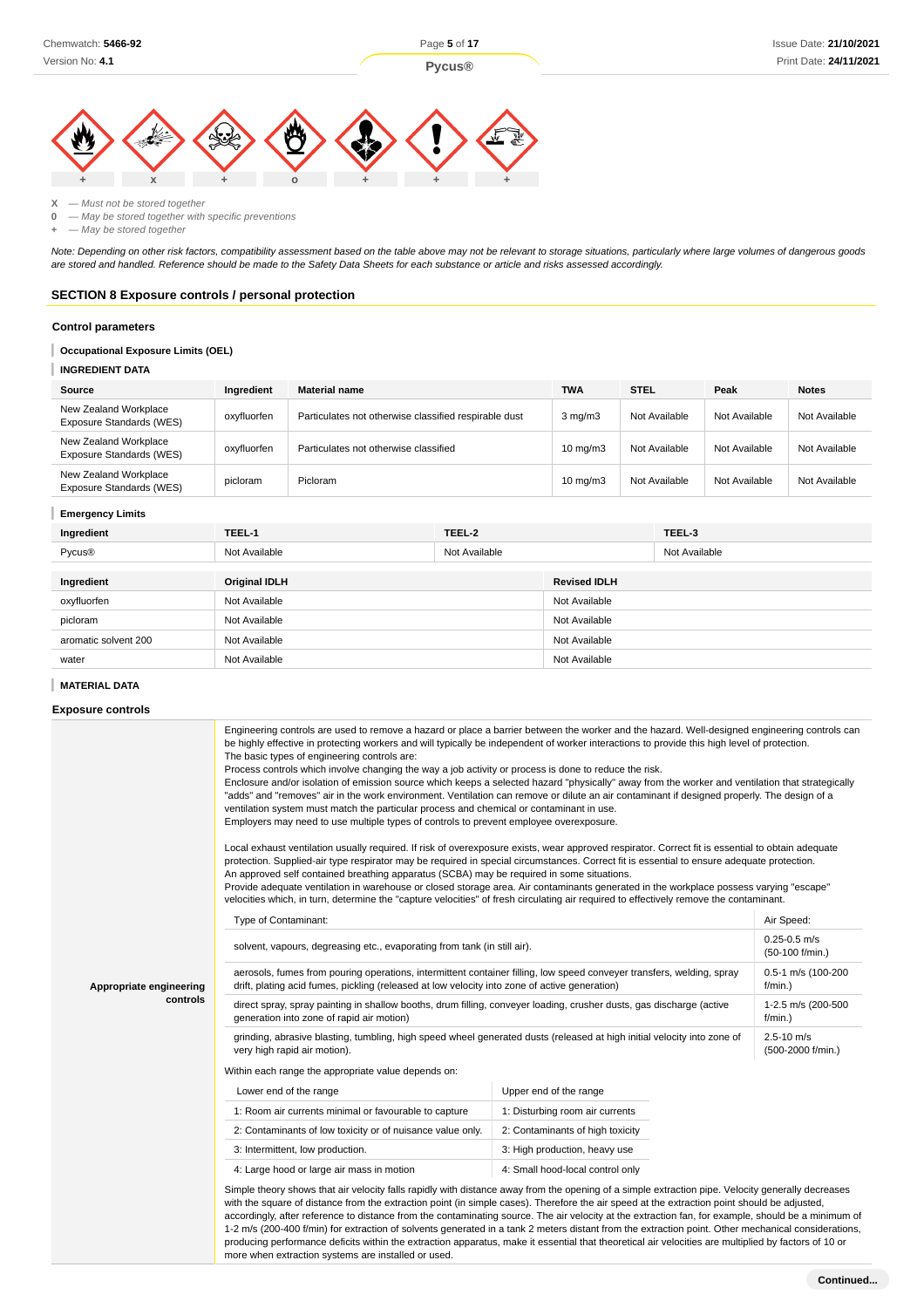| <b>Personal protection</b>   |                                                                                                                                                                                                                                                                                                                                                                                                                                                                                                                                                                                                                                                                                                                                                                                                                                                                                                                                                                                                                                                                                                                                                                                                                                                                                                                                                                                                                                                                                                                                                                                                                                                                                                                                                                                                                                                                                                                                                                                                                                                                                                                                                                                                                                                                                                                                                                                                                                                                                                                                                                                                                                                                                                                                                                                                                                                                                                                                                                                                                                                                                                                                                                                                                                                                                                                                                                                                                                                                                                                                                                                                                                                                                               |
|------------------------------|-----------------------------------------------------------------------------------------------------------------------------------------------------------------------------------------------------------------------------------------------------------------------------------------------------------------------------------------------------------------------------------------------------------------------------------------------------------------------------------------------------------------------------------------------------------------------------------------------------------------------------------------------------------------------------------------------------------------------------------------------------------------------------------------------------------------------------------------------------------------------------------------------------------------------------------------------------------------------------------------------------------------------------------------------------------------------------------------------------------------------------------------------------------------------------------------------------------------------------------------------------------------------------------------------------------------------------------------------------------------------------------------------------------------------------------------------------------------------------------------------------------------------------------------------------------------------------------------------------------------------------------------------------------------------------------------------------------------------------------------------------------------------------------------------------------------------------------------------------------------------------------------------------------------------------------------------------------------------------------------------------------------------------------------------------------------------------------------------------------------------------------------------------------------------------------------------------------------------------------------------------------------------------------------------------------------------------------------------------------------------------------------------------------------------------------------------------------------------------------------------------------------------------------------------------------------------------------------------------------------------------------------------------------------------------------------------------------------------------------------------------------------------------------------------------------------------------------------------------------------------------------------------------------------------------------------------------------------------------------------------------------------------------------------------------------------------------------------------------------------------------------------------------------------------------------------------------------------------------------------------------------------------------------------------------------------------------------------------------------------------------------------------------------------------------------------------------------------------------------------------------------------------------------------------------------------------------------------------------------------------------------------------------------------------------------------------|
| Eye and face protection      | Safety glasses with side shields.<br>Chemical goggles.<br>▶ Contact lenses may pose a special hazard; soft contact lenses may absorb and concentrate irritants. A written policy document, describing<br>the wearing of lenses or restrictions on use, should be created for each workplace or task. This should include a review of lens absorption<br>and adsorption for the class of chemicals in use and an account of injury experience. Medical and first-aid personnel should be trained in<br>their removal and suitable equipment should be readily available. In the event of chemical exposure, begin eye irrigation immediately and<br>remove contact lens as soon as practicable. Lens should be removed at the first signs of eye redness or irritation - lens should be removed in<br>a clean environment only after workers have washed hands thoroughly. [CDC NIOSH Current Intelligence Bulletin 59], [AS/NZS 1336 or<br>national equivalent]                                                                                                                                                                                                                                                                                                                                                                                                                                                                                                                                                                                                                                                                                                                                                                                                                                                                                                                                                                                                                                                                                                                                                                                                                                                                                                                                                                                                                                                                                                                                                                                                                                                                                                                                                                                                                                                                                                                                                                                                                                                                                                                                                                                                                                                                                                                                                                                                                                                                                                                                                                                                                                                                                                                               |
| <b>Skin protection</b>       | See Hand protection below                                                                                                                                                                                                                                                                                                                                                                                                                                                                                                                                                                                                                                                                                                                                                                                                                                                                                                                                                                                                                                                                                                                                                                                                                                                                                                                                                                                                                                                                                                                                                                                                                                                                                                                                                                                                                                                                                                                                                                                                                                                                                                                                                                                                                                                                                                                                                                                                                                                                                                                                                                                                                                                                                                                                                                                                                                                                                                                                                                                                                                                                                                                                                                                                                                                                                                                                                                                                                                                                                                                                                                                                                                                                     |
| <b>Hands/feet protection</b> | ▶ Wear chemical protective gloves, e.g. PVC.<br>▶ Wear safety footwear or safety gumboots, e.g. Rubber<br>The selection of suitable gloves does not only depend on the material, but also on further marks of quality which vary from manufacturer to<br>manufacturer. Where the chemical is a preparation of several substances, the resistance of the glove material can not be calculated in advance<br>and has therefore to be checked prior to the application.<br>The exact break through time for substances has to be obtained from the manufacturer of the protective gloves and has to be observed when<br>making a final choice.<br>Personal hygiene is a key element of effective hand care. Gloves must only be worn on clean hands. After using gloves, hands should be<br>washed and dried thoroughly. Application of a non-perfumed moisturiser is recommended.<br>Suitability and durability of glove type is dependent on usage. Important factors in the selection of gloves include:<br>frequency and duration of contact,<br>chemical resistance of glove material,<br>٠<br>glove thickness and<br>٠<br>dexterity<br>٠<br>Select gloves tested to a relevant standard (e.g. Europe EN 374, US F739, AS/NZS 2161.1 or national equivalent).<br>When prolonged or frequently repeated contact may occur, a glove with a protection class of 5 or higher (breakthrough time greater than<br>240 minutes according to EN 374, AS/NZS 2161.10.1 or national equivalent) is recommended.<br>When only brief contact is expected, a glove with a protection class of 3 or higher (breakthrough time greater than 60 minutes according to<br>EN 374, AS/NZS 2161.10.1 or national equivalent) is recommended.<br>Some glove polymer types are less affected by movement and this should be taken into account when considering gloves for long-term<br>use.<br>Contaminated gloves should be replaced.<br>$\cdot$<br>As defined in ASTM F-739-96 in any application, gloves are rated as:<br>Excellent when breakthrough time > 480 min<br>Good when breakthrough time > 20 min<br>Fair when breakthrough time < 20 min<br>Poor when glove material degrades<br>$\cdot$<br>For general applications, gloves with a thickness typically greater than 0.35 mm, are recommended.<br>It should be emphasised that glove thickness is not necessarily a good predictor of glove resistance to a specific chemical, as the permeation<br>efficiency of the glove will be dependent on the exact composition of the glove material. Therefore, glove selection should also be based on<br>consideration of the task requirements and knowledge of breakthrough times.<br>Glove thickness may also vary depending on the glove manufacturer, the glove type and the glove model. Therefore, the manufacturers'<br>technical data should always be taken into account to ensure selection of the most appropriate glove for the task.<br>Note: Depending on the activity being conducted, gloves of varying thickness may be required for specific tasks. For example:<br>Thinner gloves (down to 0.1 mm or less) may be required where a high degree of manual dexterity is needed. However, these gloves are<br>only likely to give short duration protection and would normally be just for single use applications, then disposed of.<br>Thicker gloves (up to 3 mm or more) may be required where there is a mechanical (as well as a chemical) risk i.e. where there is abrasion<br>or puncture potential<br>Gloves must only be worn on clean hands. After using gloves, hands should be washed and dried thoroughly. Application of a non-perfumed<br>moisturiser is recommended. |
| <b>Body protection</b>       | See Other protection below                                                                                                                                                                                                                                                                                                                                                                                                                                                                                                                                                                                                                                                                                                                                                                                                                                                                                                                                                                                                                                                                                                                                                                                                                                                                                                                                                                                                                                                                                                                                                                                                                                                                                                                                                                                                                                                                                                                                                                                                                                                                                                                                                                                                                                                                                                                                                                                                                                                                                                                                                                                                                                                                                                                                                                                                                                                                                                                                                                                                                                                                                                                                                                                                                                                                                                                                                                                                                                                                                                                                                                                                                                                                    |
|                              | • Overalls.                                                                                                                                                                                                                                                                                                                                                                                                                                                                                                                                                                                                                                                                                                                                                                                                                                                                                                                                                                                                                                                                                                                                                                                                                                                                                                                                                                                                                                                                                                                                                                                                                                                                                                                                                                                                                                                                                                                                                                                                                                                                                                                                                                                                                                                                                                                                                                                                                                                                                                                                                                                                                                                                                                                                                                                                                                                                                                                                                                                                                                                                                                                                                                                                                                                                                                                                                                                                                                                                                                                                                                                                                                                                                   |
| Other protection             | P.V.C apron.<br>Barrier cream.<br>Skin cleansing cream.<br>Eye wash unit.                                                                                                                                                                                                                                                                                                                                                                                                                                                                                                                                                                                                                                                                                                                                                                                                                                                                                                                                                                                                                                                                                                                                                                                                                                                                                                                                                                                                                                                                                                                                                                                                                                                                                                                                                                                                                                                                                                                                                                                                                                                                                                                                                                                                                                                                                                                                                                                                                                                                                                                                                                                                                                                                                                                                                                                                                                                                                                                                                                                                                                                                                                                                                                                                                                                                                                                                                                                                                                                                                                                                                                                                                     |

#### **Recommended material(s)**

#### **GLOVE SELECTION INDEX**

Glove selection is based on a modified presentation of the:  **"Forsberg Clothing Performance Index".**

 The effect(s) of the following substance(s) are taken into account in the **computergenerated** selection:

Pycus®

| <b>Material</b> | <b>CPI</b> |
|-----------------|------------|
| <b>BUTYL</b>    | A          |
| <b>NEOPRENE</b> | A          |
| <b>VITON</b>    | A          |
| NATURAL RUBBER  | C          |
| <b>PVA</b>      | C          |

\* CPI - Chemwatch Performance Index

A: Best Selection

B: Satisfactory; may degrade after 4 hours continuous immersion

C: Poor to Dangerous Choice for other than short term immersion **NOTE**: As a series of factors will influence the actual performance of the glove, a final

#### **Respiratory protection**

Type A Filter of sufficient capacity. (AS/NZS 1716 & 1715, EN 143:2000 & 149:2001, ANSI Z88 or national equivalent)

Where the concentration of gas/particulates in the breathing zone, approaches or exceeds the "Exposure Standard" (or ES), respiratory protection is required. Degree of protection varies with both face-piece and Class of filter; the nature of protection varies with Type of filter.

| <b>Required Minimum</b><br><b>Protection Factor</b> | Half-Face<br>Respirator | <b>Full-Face</b><br>Respirator | <b>Powered Air</b><br>Respirator |
|-----------------------------------------------------|-------------------------|--------------------------------|----------------------------------|
| up to $10 \times ES$                                | A-AUS                   | ۰                              | A-PAPR-AUS /<br>Class 1          |
| up to $50 \times ES$                                | ۰                       | A-AUS / Class 1                | $\overline{a}$                   |
| up to $100 \times ES$                               | -                       | $A-2$                          | A-PAPR-2 ^                       |

^ - Full-face

A(All classes) = Organic vapours, B AUS or B1 = Acid gasses, B2 = Acid gas or hydrogen cyanide(HCN), B3 = Acid gas or hydrogen cyanide(HCN), E = Sulfur dioxide(SO2), G = Agricultural chemicals, K = Ammonia(NH3), Hg = Mercury, NO = Oxides of nitrogen,  $MB = M$ ethyl bromide,  $AX = Low$  boiling point organic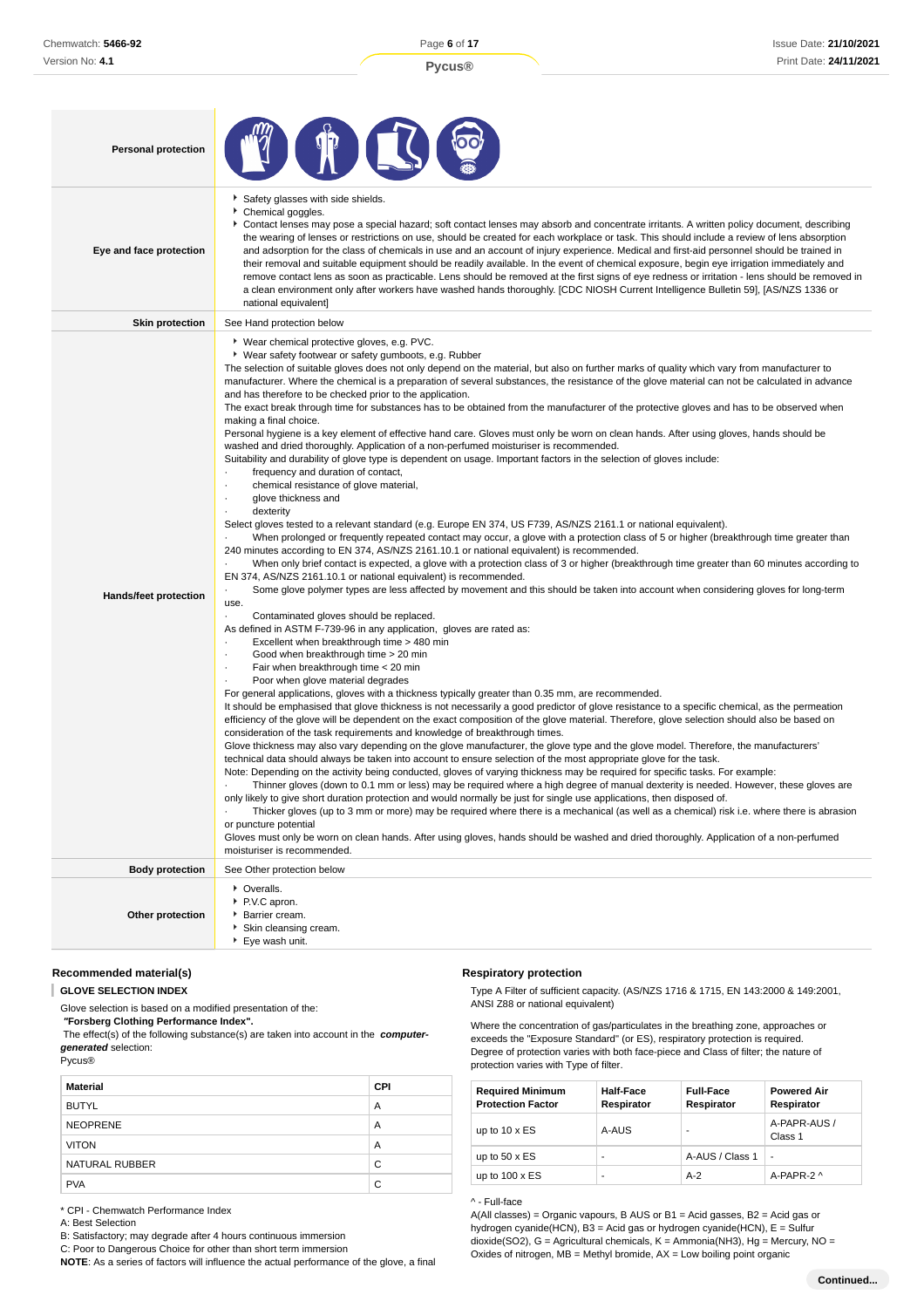\* Where the glove is to be used on a short term, casual or infrequent basis, factors such as "feel" or convenience (e.g. disposability), may dictate a choice of gloves which might otherwise be unsuitable following long-term or frequent use. A qualified practitioner should be consulted.

compounds(below 65 degC)

- Cartridge respirators should never be used for emergency ingress or in areas of unknown vapour concentrations or oxygen content.
- $\blacktriangleright$  The wearer must be warned to leave the contaminated area immediately on detecting any odours through the respirator. The odour may indicate that the mask is not functioning properly, that the vapour concentration is too high, or that the mask is not properly fitted. Because of these limitations, only restricted use of cartridge respirators is considered appropriate.
- Cartridge performance is affected by humidity. Cartridges should be changed after 2 hr of continuous use unless it is determined that the humidity is less than 75%, in which case, cartridges can be used for 4 hr. Used cartridges should be discarded daily, regardless of the length of time used

#### **SECTION 9 Physical and chemical properties**

#### **Information on basic physical and chemical properties**

| Appearance                                      | Tan coloured suspension liquid; dispersible in water. |                                            |                |
|-------------------------------------------------|-------------------------------------------------------|--------------------------------------------|----------------|
|                                                 |                                                       |                                            |                |
| <b>Physical state</b>                           | Liquid                                                | Relative density (Water = 1)               | 1.07           |
| Odour                                           | Not Available                                         | Partition coefficient n-octanol<br>/ water | Not Available  |
| <b>Odour threshold</b>                          | Not Available                                         | Auto-ignition temperature (°C)             | Not Available  |
| pH (as supplied)                                | $6.0 - 7.5$                                           | <b>Decomposition temperature</b>           | >240           |
| Melting point / freezing point<br>(°C)          | Not Available                                         | Viscosity (cSt)                            | Not Available  |
| Initial boiling point and boiling<br>range (°C) | >100                                                  | Molecular weight (g/mol)                   | Not Applicable |
| Flash point (°C)                                | Not Applicable                                        | <b>Taste</b>                               | Not Available  |
| <b>Evaporation rate</b>                         | Not Available                                         | <b>Explosive properties</b>                | Not Available  |
| Flammability                                    | Not Applicable                                        | <b>Oxidising properties</b>                | Not Available  |
| Upper Explosive Limit (%)                       | Not Applicable                                        | Surface Tension (dyn/cm or<br>$mN/m$ )     | Not Available  |
| Lower Explosive Limit (%)                       | Not Applicable                                        | <b>Volatile Component (%vol)</b>           | Not Applicable |
| Vapour pressure (kPa)                           | Not Available                                         | Gas group                                  | Not Available  |
| Solubility in water                             | Partly miscible                                       | pH as a solution (%)                       | Not Available  |
| Vapour density (Air = 1)                        | Not Available                                         | VOC g/L                                    | Not Applicable |

#### **SECTION 10 Stability and reactivity**

| Reactivity                                 | See section 7                                                                                                                        |
|--------------------------------------------|--------------------------------------------------------------------------------------------------------------------------------------|
| <b>Chemical stability</b>                  | • Unstable in the presence of incompatible materials.<br>▶ Product is considered stable.<br>Hazardous polymerisation will not occur. |
| Possibility of hazardous<br>reactions      | See section 7                                                                                                                        |
| <b>Conditions to avoid</b>                 | See section 7                                                                                                                        |
| Incompatible materials                     | See section 7                                                                                                                        |
| <b>Hazardous decomposition</b><br>products | See section 5                                                                                                                        |

# **SECTION 11 Toxicological information**

#### **Information on toxicological effects**

|         | Inhalation of vapours may cause drowsiness and dizziness. This may be accompanied by narcosis, reduced alertness, loss of reflexes, lack of<br>coordination and vertigo.                                                                                                                                                                                                                                                                                                                                                                                                                                                                                                                                                                                                                                                                                                                                                                                                                                                                                                                                                                                                                                                                                                                                             |
|---------|----------------------------------------------------------------------------------------------------------------------------------------------------------------------------------------------------------------------------------------------------------------------------------------------------------------------------------------------------------------------------------------------------------------------------------------------------------------------------------------------------------------------------------------------------------------------------------------------------------------------------------------------------------------------------------------------------------------------------------------------------------------------------------------------------------------------------------------------------------------------------------------------------------------------------------------------------------------------------------------------------------------------------------------------------------------------------------------------------------------------------------------------------------------------------------------------------------------------------------------------------------------------------------------------------------------------|
|         | Limited evidence or practical experience suggests that the material may produce irritation of the respiratory system, in a significant number of<br>individuals, following inhalation. In contrast to most organs, the lung is able to respond to a chemical insult by first removing or neutralising the<br>irritant and then repairing the damage. The repair process, which initially evolved to protect mammalian lungs from foreign matter and antigens,<br>may however, produce further lung damage resulting in the impairment of gas exchange, the primary function of the lungs. Respiratory tract<br>irritation often results in an inflammatory response involving the recruitment and activation of many cell types, mainly derived from the vascular<br>system.                                                                                                                                                                                                                                                                                                                                                                                                                                                                                                                                         |
|         | In 134-day inhalation experiments with chlorinated diphenyl ethers the 54% and 57% chlorinated materials produced liver injury, in rats,<br>characterised by congestion and fatty liver degeneration.                                                                                                                                                                                                                                                                                                                                                                                                                                                                                                                                                                                                                                                                                                                                                                                                                                                                                                                                                                                                                                                                                                                |
| Inhaled |                                                                                                                                                                                                                                                                                                                                                                                                                                                                                                                                                                                                                                                                                                                                                                                                                                                                                                                                                                                                                                                                                                                                                                                                                                                                                                                      |
|         | High inhaled concentrations of mixed hydrocarbons may produce narcosis characterised by nausea, vomiting and lightheadedness. Inhalation of<br>aerosols may produce severe pulmonary oedema, pneumonitis and pulmonary haemorrhage. Inhalation of petroleum hydrocarbons consisting<br>substantially of low molecular weight species (typically C2-C12) may produce irritation of mucous membranes, incoordination, giddiness, nausea,<br>vertigo, confusion, headache, appetite loss, drowsiness, tremors and anaesthetic stupor. Massive exposures may produce central nervous<br>system depression with sudden collapse and deep coma; fatalities have been recorded. Irritation of the brain and/or apnoeic anoxia may produce<br>convulsions. Although recovery following overexposure is generally complete, cerebral micro-haemorrhage of focal post-inflammatory scarring<br>may produce epileptiform seizures some months after the exposure. Pulmonary episodes may include chemical pneumonitis with oedema and<br>haemorrhage. The lighter hydrocarbons may produce kidney and neurotoxic effects. Pulmonary irritancy increases with carbon chain length for<br>paraffins and olefins. Alkenes produce pulmonary oedema at high concentrations. Liquid paraffins may produce anaesthesia and depressant |
|         | actions leading to weakness, dizziness, slow and shallow respiration, unconsciousness, convulsions and death. C5-7 paraffins may also produce                                                                                                                                                                                                                                                                                                                                                                                                                                                                                                                                                                                                                                                                                                                                                                                                                                                                                                                                                                                                                                                                                                                                                                        |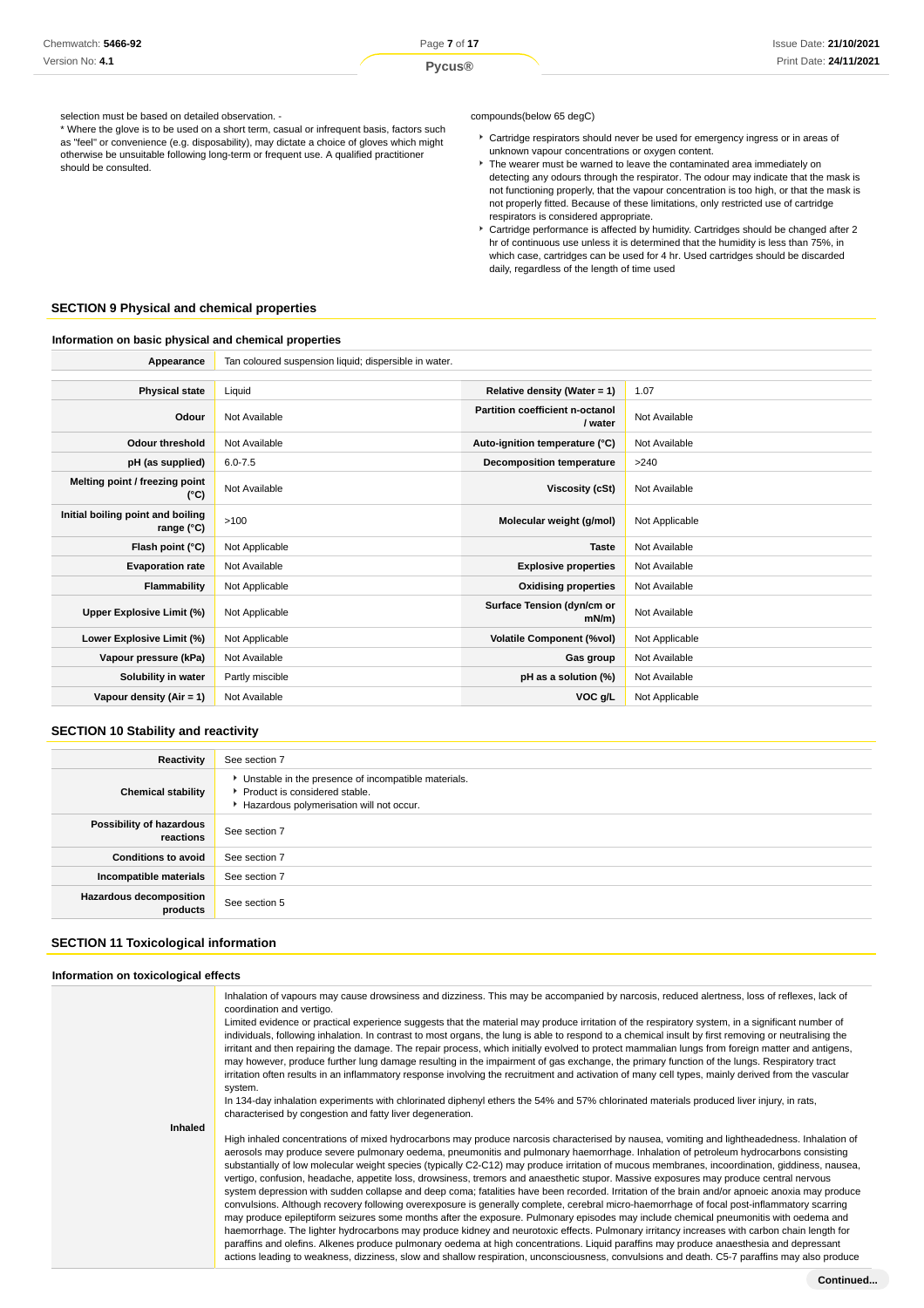|                     | polyneuropathy. Aromatic hydrocarbons accumulate in lipid rich tissues (typically the brain, spinal cord and peripheral nerves) and may produce<br>functional impairment manifested by nonspecific symptoms such as nausea, weakness, fatigue and vertigo; severe exposures may produce<br>inebriation or unconsciousness. Many of the petroleum hydrocarbons are cardiac sensitisers and may cause ventricular fibrillations.<br>Central nervous system (CNS) depression may include nonspecific discomfort, symptoms of giddiness, headache, dizziness, nausea,<br>anaesthetic effects, slowed reaction time, slurred speech and may progress to unconsciousness. Serious poisonings may result in respiratory<br>depression and may be fatal.<br>Inhalation of chlorophenoxy pesticide dusts or mist may produce a sore throat and burning sensations in the nasopharynx region and chest,<br>coughing, lachrymation, rhinitis, dizziness and ataxia. Toxic effects may result following absorption from the lungs.<br>Inhalation of aerosols (mists, fumes), generated by the material during the course of normal handling, may be damaging to the health of the<br>individual.                                                                                                                                                                                                                                                                                                                                                                                                                                                                                                                                                                                                                                                                                                                                                                                                                                                                                                                                                                                                                                                                                                                                                                                                                                                                                                                                                                                                                                                                                                                                                                                                                                                                                                                                                                                                                                                                                                                                                                                                                                                                                                                                                                                                                                                                                                                                                                                                                                                                                                                                                                                                                                                                                                                                                                                                                                                                                                                                                                                                                                                                                                                                                                                                                                                                                                                                                                                                                                                                                                                      |
|---------------------|-----------------------------------------------------------------------------------------------------------------------------------------------------------------------------------------------------------------------------------------------------------------------------------------------------------------------------------------------------------------------------------------------------------------------------------------------------------------------------------------------------------------------------------------------------------------------------------------------------------------------------------------------------------------------------------------------------------------------------------------------------------------------------------------------------------------------------------------------------------------------------------------------------------------------------------------------------------------------------------------------------------------------------------------------------------------------------------------------------------------------------------------------------------------------------------------------------------------------------------------------------------------------------------------------------------------------------------------------------------------------------------------------------------------------------------------------------------------------------------------------------------------------------------------------------------------------------------------------------------------------------------------------------------------------------------------------------------------------------------------------------------------------------------------------------------------------------------------------------------------------------------------------------------------------------------------------------------------------------------------------------------------------------------------------------------------------------------------------------------------------------------------------------------------------------------------------------------------------------------------------------------------------------------------------------------------------------------------------------------------------------------------------------------------------------------------------------------------------------------------------------------------------------------------------------------------------------------------------------------------------------------------------------------------------------------------------------------------------------------------------------------------------------------------------------------------------------------------------------------------------------------------------------------------------------------------------------------------------------------------------------------------------------------------------------------------------------------------------------------------------------------------------------------------------------------------------------------------------------------------------------------------------------------------------------------------------------------------------------------------------------------------------------------------------------------------------------------------------------------------------------------------------------------------------------------------------------------------------------------------------------------------------------------------------------------------------------------------------------------------------------------------------------------------------------------------------------------------------------------------------------------------------------------------------------------------------------------------------------------------------------------------------------------------------------------------------------------------------------------------------------------------------------------------------------------------------------------------------------------------------------------------------------------------------------------------------------------------------------------------------------------------------------------------------------------------------------------------------------------------------------------------------------------------------------------------------------------------------------------------------------------------------------------------------------------------------------------|
| Ingestion           | Swallowing of the liquid may cause aspiration of vomit into the lungs with the risk of haemorrhaging, pulmonary oedema, progressing to chemical<br>pneumonitis; serious consequences may result.<br>Signs and symptoms of chemical (aspiration) pneumonitis may include coughing, gasping, choking, burning of the mouth, difficult breathing, and<br>bluish coloured skin (cyanosis).<br>Chlorinated diphenyl ethers (and their halogenated analogues) may produce skin irritation; systemic toxicity may occur following absorption.<br>Rats given lethal doses (approximately 1 gm/kg) picloram, exhibited depression, prostration, ataxia, tremours and convulsions preceding death.<br>The 7-day no-observed-adverse effect level (NOAEL) was 400 mg/kg/day picloram in female beagles. The 14-day dog oral NOAEL was 200<br>mg/kg/day. The lowest-observed-adverse-effect level (LOAEL) based on increased liver weight, was 2700 mg/kg/day in mice fed picloram for<br>32-days. The subchronic 13-week NOAEL in rats was 50 mg/kg/day.<br>During a 90-day feeding study rats receiving 225 mg/kg/day picloram showed moderate changes in the liver and kidneys and female rats showed<br>a slight reduction in body weight. Renal and hepatic lesions were seen in a 90-day drinking water study with male and female rats - severity was<br>dose-dependant.<br>No adverse effects were seen amongst 6 human volunteers ingesting picloram dissolved in grape juice at 0.5 to 5 mg/kg. Seventy-six percent of<br>the dose was excreted in the urine within 6-hours (half-life 2.9 hours); the remainder was eliminated with an average half-life of 27 hours.<br>Ingestion of petroleum hydrocarbons may produce irritation of the pharynx, oesophagus, stomach and small intestine with oedema and mucosal<br>ulceration resulting; symptoms include a burning sensation in the mouth and throat. Large amounts may produce narcosis with nausea and<br>vomiting, weakness or dizziness, slow and shallow respiration, swelling of the abdomen, unconsciousness and convulsions. Myocardial injury<br>may produce arrhythmias, ventricular fibrillation and electrocardiographic changes. Central nervous system depression may also occur. Light<br>aromatic hydrocarbons produce a warm, sharp, tingling sensation on contact with taste buds and may anaesthetise the tongue. Aspiration into<br>the lungs may produce coughing, gagging and a chemical pneumonitis with pulmonary oedema and haemorrhage.<br>Chlorophenoxy compounds may cause irritation of the mouth, throat, and gastrointestinal tract, nausea, vomiting, chest and abdominal pain, and<br>diarrhea. Ingestion of very large doses may produce metabolic acidosis, fever or subnormal temperature, hyperventilation, hypotension,<br>vasodilation, flushing, sweating, cardiac arrhythmias, tachycardia, lethargy, weakness, intercostal paralysis, renal and hepatic disorders,<br>myotonia, coma, and convulsions. Skeletal muscle damage may produce muscle twitching, aching and elevated serum enzymes and myoglobin<br>in both blood and urine. Circulatory collapse may be fatal.<br>Acute exposure to 2,4-dichlorophenoxyacetic acid (2,4-D) and its derivatives and analogues may produce headache, dizziness, nausea,<br>vomiting, raised temperature, low blood pressure, leucocytotoxic heart and liver injury and convulsions.<br>All animal species tested seem to react similarly and there is only a minor difference in potency between various salts and esters of 2,4-D either<br>as pure chemicals or as commercial preparations although the free acid exhibits a somewhat higher toxicity. In several species systemic<br>intoxication after massive doses produces ventricular fibrillation or, if death is delayed, motor disturbances. A disinclination to move progresses to<br>rigidity of skeletal muscles (myotonia) and ataxia (involuntary muscle movement). Severe cases show progressive apathy, depression, muscle<br>weakness of the hind limbs, periodic clonic spasms and coma. Subacute poisonings are characterised by anorexia, eye and nose irritation, and<br>possible epistaxis or bleeding from the mouth. Clinical reports of poisonings are rare although protracted peripheral neuropathies with myopathy<br>appear to be characteristic. Significant cumulative toxicity does not occur with 2,4-D and most of its congeners are not metabolised and do not<br>accumulate in body fat or in the food chain. Urinary excretion is slow with a plasma half-life of about 33 hours.<br>Accidental ingestion of the material may be damaging to the health of the individual. |
| <b>Skin Contact</b> | Skin contact with the material may damage the health of the individual; systemic effects may result following absorption.<br>Limited evidence exists, or practical experience predicts, that the material either produces inflammation of the skin in a substantial number of<br>individuals following direct contact, and/or produces significant inflammation when applied to the healthy intact skin of animals, for up to four<br>hours, such inflammation being present twenty-four hours or more after the end of the exposure period. Skin irritation may also be present after<br>prolonged or repeated exposure; this may result in a form of contact dermatitis (nonallergic). The dermatitis is often characterised by skin<br>redness (erythema) and swelling (oedema) which may progress to blistering (vesiculation), scaling and thickening of the epidermis. At the<br>microscopic level there may be intercellular oedema of the spongy layer of the skin (spongiosis) and intracellular oedema of the epidermis.<br>Open cuts, abraded or irritated skin should not be exposed to this material<br>2,4-D and its derivatives all penetrate intact skin of laboratory rats and man. Subacute application of 2,4-D esters and of the dimethylamine salt to<br>rabbit skin produced only local irritation due probably to the carrier vehicle (oil). Percutaneous absorption has produced severe peripheral<br>neuropathy in elderly patients exposed to spilled 2,4-D ester, fatigue, nausea, vomiting, anorexia, diarrhoea, swelling and aching of the<br>extremities and muscle fasciculations progressing over a period of days to pain, paraesthesias, and severe limb paralysis. Disability was<br>protracted and continued for several years.<br>The material may accentuate any pre-existing dermatitis condition<br>Entry into the blood-stream through, for example, cuts, abrasions, puncture wounds or lesions, may produce systemic injury with harmful effects.<br>Examine the skin prior to the use of the material and ensure that any external damage is suitably protected.<br>Chlorinated diphenyl ethers (and their halogenated analogues) may produce skin irritation; systemic toxicity may occur following absorption.                                                                                                                                                                                                                                                                                                                                                                                                                                                                                                                                                                                                                                                                                                                                                                                                                                                                                                                                                                                                                                                                                                                                                                                                                                                                                                                                                                                                                                                                                                                                                                                                                                                                                                                                                                                                                                                                                                                                                                                                                                                                                                                                                                                                                                                                                                                                                                                                                                              |
| Eye                 | Petroleum hydrocarbons may produce pain after direct contact with the eyes. Slight, but transient disturbances of the corneal epithelium may also<br>result. The aromatic fraction may produce irritation and lachrymation.<br>Corneal injury resulting from 2,4-D exposure may be slow to heal.<br>Limited evidence or practical experience suggests, that the material may cause moderate eye irritation in a substantial number of individuals<br>and/or may produce significant ocular lesions which are present twenty-four hours or more after instillation into the eye(s) of experimental<br>animals. Repeated or prolonged exposure may cause moderate inflammation (similar to windburn) characterised by a temporary redness of the<br>conjunctiva (conjunctivitis); temporary impairment of vision and/or other transient eye damage/ulceration may occur.                                                                                                                                                                                                                                                                                                                                                                                                                                                                                                                                                                                                                                                                                                                                                                                                                                                                                                                                                                                                                                                                                                                                                                                                                                                                                                                                                                                                                                                                                                                                                                                                                                                                                                                                                                                                                                                                                                                                                                                                                                                                                                                                                                                                                                                                                                                                                                                                                                                                                                                                                                                                                                                                                                                                                                                                                                                                                                                                                                                                                                                                                                                                                                                                                                                                                                                                                                                                                                                                                                                                                                                                                                                                                                                                                                                                                                    |
| Chronic             | On the basis, primarily, of animal experiments, concern has been expressed that the material may produce carcinogenic or mutagenic effects; in<br>respect of the available information, however, there presently exists inadequate data for making a satisfactory assessment.<br>Repeated or long-term occupational exposure is likely to produce cumulative health effects involving organs or biochemical systems.<br>Harmful: danger of serious damage to health by prolonged exposure through inhalation, in contact with skin and if swallowed.<br>Serious damage (clear functional disturbance or morphological change which may have toxicological significance) is likely to be caused by<br>repeated or prolonged exposure. As a rule the material produces, or contains a substance which produces severe lesions. Such damage may<br>become apparent following direct application in subchronic (90 day) toxicity studies or following sub-acute (28 day) or chronic (two-year) toxicity<br>tests.<br>Prolonged or repeated skin contact may cause drying with cracking, irritation and possible dermatitis following.<br>Repeated or prolonged exposure to mixed hydrocarbons may produce narcosis with dizziness, weakness, irritability, concentration and/or<br>memory loss, tremor in the fingers and tongue, vertigo, olfactory disorders, constriction of visual field, paraesthesias of the extremities, weight                                                                                                                                                                                                                                                                                                                                                                                                                                                                                                                                                                                                                                                                                                                                                                                                                                                                                                                                                                                                                                                                                                                                                                                                                                                                                                                                                                                                                                                                                                                                                                                                                                                                                                                                                                                                                                                                                                                                                                                                                                                                                                                                                                                                                                                                                                                                                                                                                                                                                                                                                                                                                                                                                                                                                                                                                                                                                                                                                                                                                                                                                                                                                                                                                                                                        |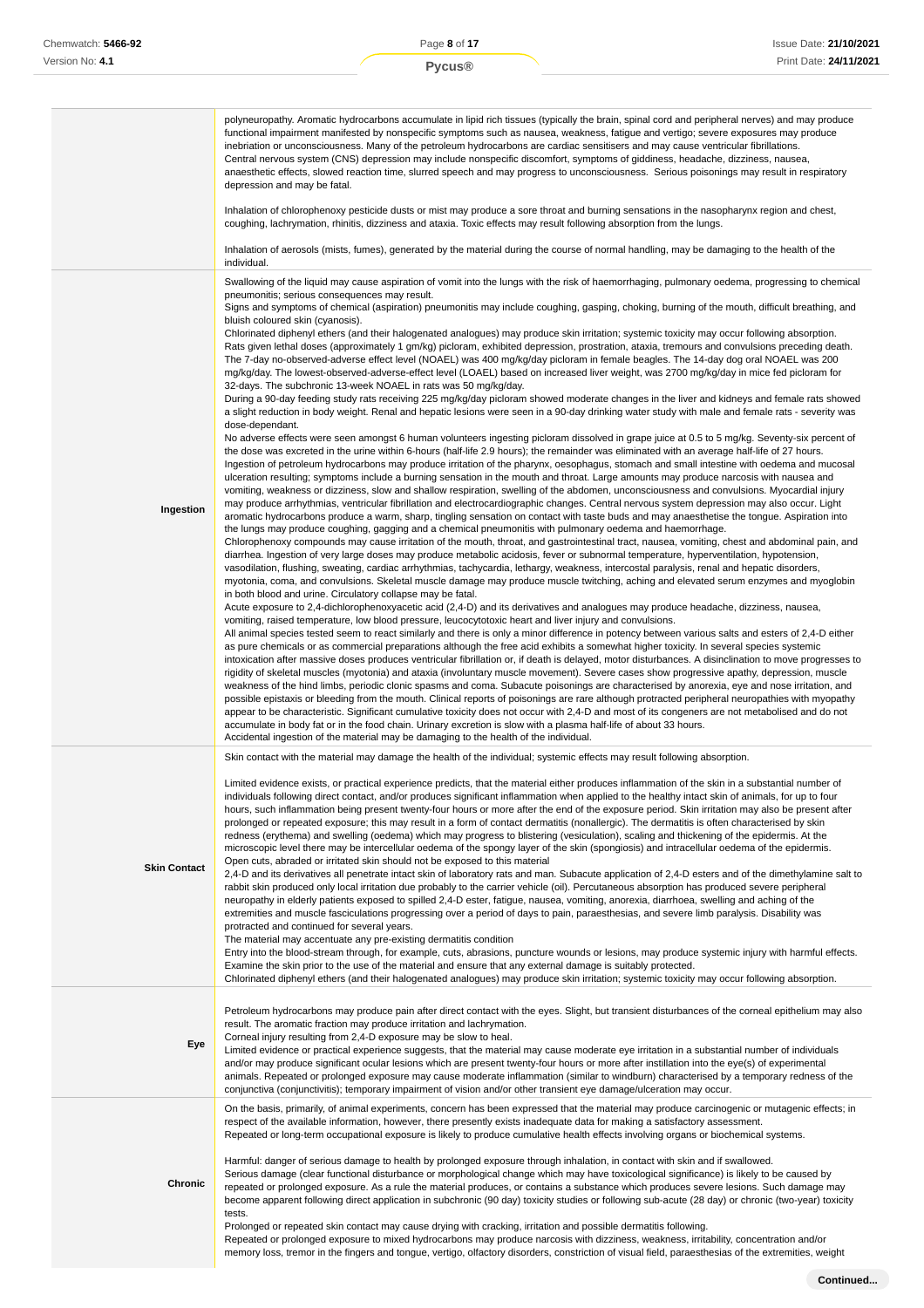loss and anaemia and degenerative changes in the liver and kidney. Chronic exposure by petroleum workers, to the lighter hydrocarbons, has been associated with visual disturbances, damage to the central nervous system, peripheral neuropathies (including numbness and paraesthesias), psychological and neurophysiological deficits, bone marrow toxicities (including hypoplasia possibly due to benzene) and hepatic and renal involvement. Chronic dermal exposure to petroleum hydrocarbons may result in defatting which produces localised dermatoses. Surface cracking and erosion may also increase susceptibility to infection by microorganisms. One epidemiological study of petroleum refinery workers has reported elevations in standard mortality ratios for skin cancer along with a dose-response relationship indicating an association between routine workplace exposure to petroleum or one of its constituents and skin cancer, particularly melanoma. Other studies have been unable to confirm this finding.

Hydrocarbon solvents are liquid hydrocarbon fractions derived from petroleum processing streams, containing only carbon and hydrogen atoms, with carbon numbers ranging from approximately C5-C20 and boiling between approximately 35-370 deg C. Many of the hydrocarbon solvents have complex and variable compositions with constituents of 4 types, alkanes (normal paraffins, isoparaffins, and cycloparaffins) and aromatics (primarily alkylated one- and two-ring species). Despite the compositional complexity, most hydrocarbon solvent constituents have similar toxicological properties, and the overall toxicological hazards can be characterized in generic terms. Hydrocarbon solvents can cause chemical pneumonitis if aspirated into the lung, and those that are volatile can cause acute CNS effects and/or ocular and respiratory irritation at exposure levels exceeding occupational recommendations. Otherwise, there are few toxicologically important effects. The exceptions, n-hexane and naphthalene, have unique toxicological properties

#### Animal studies:

No deaths or treatment related signs of toxicity were observed in rats exposed to light alkylate naphtha (paraffinic hydrocarbons) at concentrations of 668, 2220 and 6646 ppm for 6 hrs/day, 5 days/wk for 13 weeks. Increased liver weights and kidney toxicity (male rats) was observed in high dose animals. Exposure to pregnant rats at concentrations of 137, 3425 and 6850 ppm did not adversely affect reproduction or cause maternal or foetal toxicity. Lifetime skin painting studies in mice with similar naphthas have shown weak or no carcinogenic activity following prolonged and repeated exposure. Similar

naphthas/distillates, when tested at nonirritating dose levels, did not show any significant carcinogenic activity indicating that this tumorigenic response is likely related to chronic irritation and not to dose. The mutagenic potential of naphthas has been reported to be largely negative in a variety of mutagenicity tests. The exact relationship between these results and human health is not known. Some components of this product have been shown to produce a species specific, sex hormonal dependent kidney lesion in male rats from repeated oral or inhalation exposure. Subsequent research has shown that the kidney damage develops via the formation of a alpha-2u-globulin, a mechanism unique to the male rat. Humans do not form alpha-2u-globulin, therefore, the kidney effects resulting from this mechanism are not relevant in human. Repeated excessive exposure to high amounts of picloram may cause liver effects.

The results of a 2-year feeding study in rats fed picloram at 20-200 mg/kg/day included the development of centrolobular hepatocellular hypertrophy and increased liver weights. The chronic rat NOAEL was 20 mg/kg/day. Beagles given 150 mg/kg/day picloram showed no treatment related changes in body-weight gain, food consumption, behaviour, mortality, haematological and clinical blood chemistry, urinalysis or in histopathologic parameters.

Female rats fed up to 723 mg/kg/day picloram for 2-years showed statistically equivocal evidence of increased incidence of benign nodules in the liver; male rats showed a "negative" carcinogenic response.

In a life-time study using mice and rats an increased incidence in pituitary and adrenal neoplasia occurred in male and female rats given 7437 and 14875 ppm picloram. In male mice fed 5062 ppm there was an increased incidence of tumours of the spleen.

Chlorinated diphenyl ethers may penetrate into the human body by cutaneous, respiratory or digestive exposure. Laboratory workers handling the chlorinated phenyl ethers, have shown liver damage after prolonged exposure

Prolonged contact with chlorinated diphenyl ethers (CDPE) and their halogenated analogues may cause skin irritation, weight loss and liver injury. Repeated absorption has produced liver damage in animals. Research has shown that very low doses of the brominated derivative (BDPE) given to baby mice, leads to irreparable brain damage, causing reduced learning capacity and hyperactive behaviour.

CDPE and other halogenated congeners are often by-products in the manufacture of halogenated phenols Workers exposed to chlorophenoxy herbicides show a significant increase in soft-tissue sarcoma, malignant lymphomas and bronchial carcinomas. Prolonged or repeated contact with solutions may result in non-allergic dermatoses.

Until recently, most epidemiological studies of the effects of chlorophenoxy herbicides dealt with

populations exposed in the 1950s and 1960s, when the trichlorophenol-based herbicides 2,4,5-T and fenoprop were contaminated with polychlorinated dioxins and furans, including 2,3,7,8-tetrachlorodibenzodioxin (TCDD); the effects observed may therefore have been a consequence of the presence of the dioxin contaminants. In addition, most epidemiological studies on chlorophenoxy herbicides conducted to date have involved multiple exposures to chemical agents, including other

pesticides and synthetic organic compounds. In a series of case–referent studies conducted in Sweden in the late 1970s and early 1980s, strong associations were noted between soft tissue sarcomas (STS) and multiple lymphomas (including Hodgkin disease (HD) and non-Hodgkin lymphoma (NHL)) and the use of chlorophenoxy herbicides by agricultural or forestry workers. The association between STS and chlorophenoxy herbicide use observed in the Swedish studies has not been confirmed in other case–referent studies. Although a number of cohort studies of occupationally exposed workers have been conducted, the small size of many of them limits their usefulness in assessing the relationship between STS and the herbicides. The risk for malignant lymphoma (HD + NHL) was almost five times greater for agricultural and forestry workers exposed to a mixture of chlorophenoxy herbicides than for controls in the case–referent study in Sweden but was not significantly elevated in a Danish cohort study of 3390 workers in a chemical plant manufacturing MCPA, dichlorprop, mecoprop, and 2,4-D, as well as other industrial

chemicals and dyes Chronic exposure to 2,4-dichlorophenoxyacetic acid(2,4-D), its salts and its esters and its analogues may result in nausea, liver function changes, contact toxic dermatitis, irritation of the airways and eyes, as well as neurological changes. Persons with chronic diseases of the central nervous system, liver, heart, kidneys, lungs and skin, as well as those with endocrinological or immunological disturbances should not be exposed to herbicides (ILO Encyclopaedia). Groups of rats receiving 2,4-D in their diets for 13 weeks showed growth retardation and decreased food intake at 150 mg/kg/day dosage and an increased serum glutamic pyruvic transaminase (SGPT). A statistically significant incidence of astrocytoma was seen in the brains of male rats receiving 45 mg/kg/day for 104 weeks suggesting a possible carcinogenic effect although the prevalence of naturally occurring tumours in controls makes this result equivocal. A controversial study implicating 2,4-D as the cause of non-Hodgkin's lymphoma among male Kansas residents, aged 21 years or older, was difficult to evaluate because of a number of confounding factors. Agent Orange, a mixture of 2,4-D and 2,4,5-T, with contamination from 2,3,7,8-tetrachlorodibenzo-p-dioxin (also referred to as "dioxin" or TCDD) has been studied due to exposure of military personnel during its use as a herbicide in Vietnam. Neurological, reproductive and carcinogenic effects, purported to have occurred amongst veterans may be related to 2,4-D and 2,4,5-T but given the toxicity of the other components this remains the subject of conjecture.

Most, if not all, occupational illnesses associated with 2,4,5-trichlorophenoxyacetic acids ( 2,4,5,-T ) and its derivatives actually result from TCDD contamination.

Repeated overexposure to phenoxy herbicides may cause liver, kidney, gastrointestinal and muscular effects.

Subchronic exposure by dogs to phenoxy herbicides produced a reduction in circulating lymphocytes Teratogenic response was exhibited in mice (but not rats). Cleft palate was demonstrated. No such findings occurred in non-human primates given up to 10 mg/kg/day (containing 0.05 ppm TCDD) from gestation day 22 to 38.

The no-observed effect level (NOAEL) in hamsters was 2 mg/kg 2,4,5-T

Besides PCBs, other structurally related compounds have been demonstrated to elicit dioxin-like activity. These include any or all of the following classes of polyhalogenated compounds: benzenes, naphthalenes, diphenyl ethers, diphenyl toluenes, phenoxy anisoles, biphenyl anisoles, xanthenes, xanthones, anthracenes, fluorenes, dihydroanthracenes, biphenyl methanes, phenylxylylethanes, dibenzothiophenes, quaterphenyls, quaterphenyl ethers, and biphenylenes. However, due to the lack of information on environmental occurrence and the limited data to compare their toxicity relative to that of 2,3,7,8-TCDD, no international agreement has yet been reached to derive Toxic Equivalency Factors (TEFs) for compounds other than the group of dioxin-like PCBs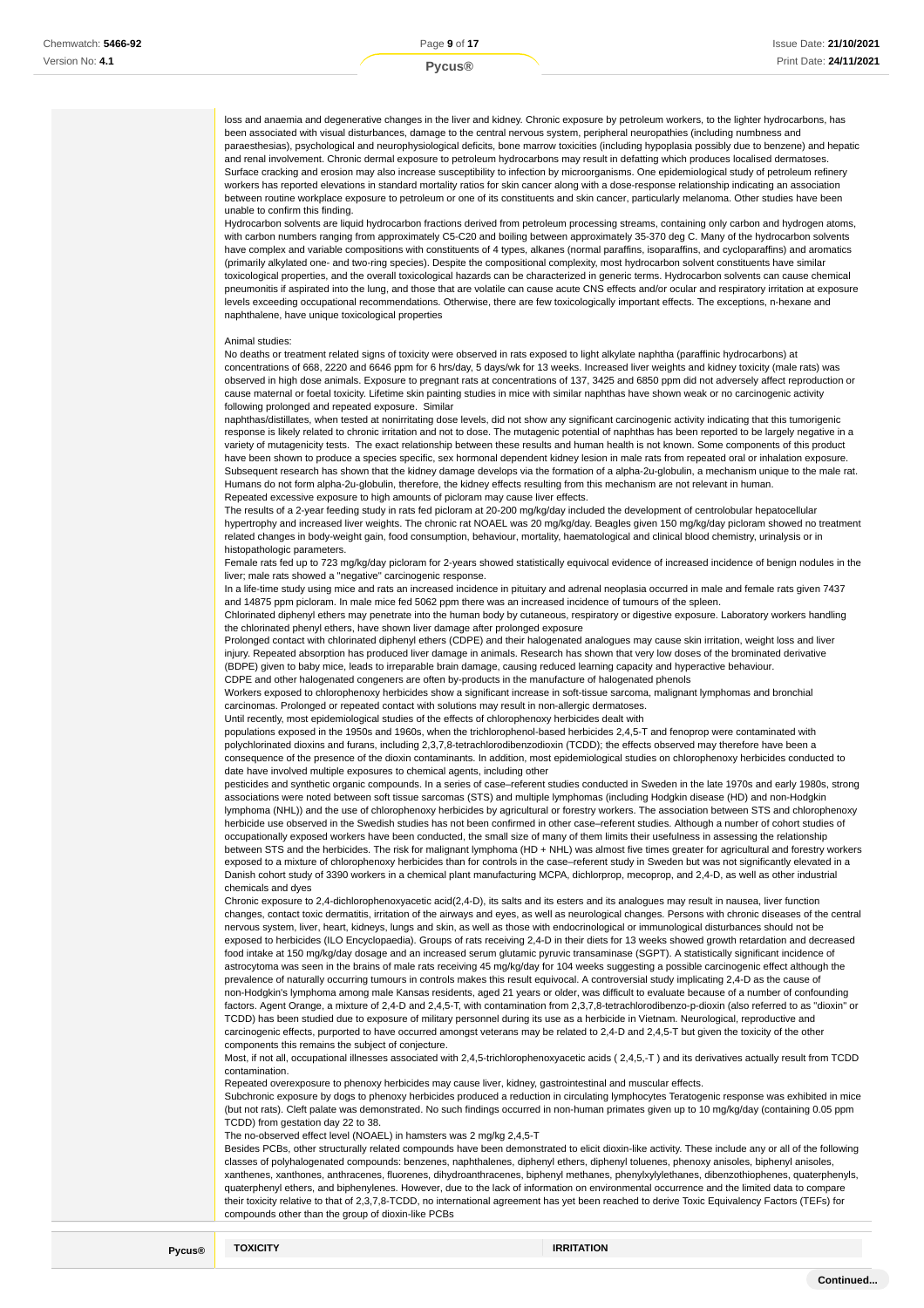|                      | Not Available                                                                         | Not Available                                                                                                                          |
|----------------------|---------------------------------------------------------------------------------------|----------------------------------------------------------------------------------------------------------------------------------------|
|                      | <b>TOXICITY</b>                                                                       | <b>IRRITATION</b>                                                                                                                      |
| oxyfluorfen          | Dermal (rabbit) LD50: >10000 mg/kg <sup>[2]</sup>                                     | Eye (rabbit): mild to moderate *                                                                                                       |
|                      | Oral(Dog) LD50; >5000 mg/kg <sup>[2]</sup>                                            | Skin (rabbit): mild *                                                                                                                  |
|                      | <b>TOXICITY</b>                                                                       | <b>IRRITATION</b>                                                                                                                      |
| picloram             | Dermal (rabbit) LD50: >4000 mg/kg <sup>[2]</sup>                                      | Eye (rabbit): moderate *                                                                                                               |
|                      | Oral(Mouse) LD50; 1061 mg/kg <sup>[2]</sup>                                           | Skin (rabbit): mild *                                                                                                                  |
|                      | <b>TOXICITY</b>                                                                       | <b>IRRITATION</b>                                                                                                                      |
|                      | Dermal (rabbit) LD50: >2000 mg/kg <sup>[2]</sup>                                      | Eye: no adverse effect observed (not irritating)[1]                                                                                    |
| aromatic solvent 200 | Inhalation(Rat) LC50; $>0.003$ mg/L4h <sup>[1]</sup>                                  | Skin: adverse effect observed (irritating)[1]                                                                                          |
|                      | Oral(Rat) LD50; 512 mg/kg[1]                                                          |                                                                                                                                        |
|                      | <b>TOXICITY</b>                                                                       | <b>IRRITATION</b>                                                                                                                      |
| water                | Oral(Rat) LD50; >90000 mg/kg <sup>[2]</sup>                                           | Not Available                                                                                                                          |
| Legend:              | specified data extracted from RTECS - Register of Toxic Effect of chemical Substances | 1. Value obtained from Europe ECHA Registered Substances - Acute toxicity 2.* Value obtained from manufacturer's SDS. Unless otherwise |

ADI 0.003 mg/kg \* Toxicity class WHO Table 5, EPA IV \* NOEL In chronic dietary trials, NOEL for rats 40, dogs 100, mice 2 mg/kg diet \* 551phenth

For chlorophenoxy pesticides: 551chlph

**OXYFLUORFEN**

**WARNING:** This substance has been classified by the IARC as Group 2B: Possibly Carcinogenic to Humans.

Side-reactions during manufacture of the parent compound may result in the production of trace amounts of polyhalogenated aromatic hydrocarbon(s). Halogenated phenols, and especially their alkali salts, can condense above 300 deg. C . to form polyphenoxyphenols or, in a very specific reaction, to form dibenzo-p-dioxins

Polyhalogenated aromatic hydrocarbons (PHAHs) comprise two major groups. The first group represented by the halogenated derivatives of dibenzodioxins (the chlorinated form is PCDD), dibenzofurans (PCDF) and biphenyls (PCB) exert their toxic effect (as hepatoxicants, reproductive toxicants, immunotoxicants and procarcinogens) by interaction with a cytostolic protein known as the Ah receptor. In guinea pigs the Ah receptor is active in a mechanism which "pumps" PHAH into the cell whilst in humans the reverse appears to true. This, in part, may account for species differences often cited in the literature. This receptor exhibits an affinity for the planar members of this group and carries these to the cellular nucleus where they bind, reversibly, to specific genomes on DNA. This results in the regulation of the production of certain proteins which elicit the toxic response. The potency of the effect is dependent on the strength of the original interaction with the Ah receptor and is influenced by the degree of substitution by the halogen and the position of such substitutions on the parent compound.

 The most potent molecule is 2,3,7,8-tetrachlorodibenzo-p-dioxin (TCDD) while the coplanar PCBs (including mono-ortho coplanars) possess approximately 1% of this potency. Nevertheless, all are said to exhibit "dioxin-like" behaviour and in environmental and health assessments it has been the practice to assign each a TCDD-equivalence value.

 The most subtle and important biological effects of the PHAHs are the effects on endocrine hormones and vitamin homeostasis. TCDD mimics the effect of thyroxin (a key metamorphosis signal during maturation) and may disrupt patterns of embryonic development at critical stages. Individuals from exposed wildlife populations have been observed to have altered sexual development, sexual dysfunction as adults and immune system suppression. Immunotoxic effects of the PHAHs (including the brominated congener, PBB) have been the subject of several studies. No clear pattern emerges in human studies however with T-cell numbers and function (a blood marker for immunological response) increasing in some and decreasing in others.

Developmental toxicity (e.g. cleft palate, hydronephrosis) occurs in relatively few species; functional alterations following TCDD exposure leads to deficits in cognitive functions in monkeys and to adverse effects in the male reproductive system of rats.

Three incidences have occurred which have introduced abnormally high levels of dioxin or dioxin-like congeners to humans. The explosion at a trichlorophenol-manufacturing plant in Seveso, Italy distributed TCDD across a large area of the country-side, whilst rice-oil contaminated with heat-transfer PCBs (and dioxin-like contaminants) has been consumed by two groups, on separate occasions (one in Yusho, Japan and another in Yu-cheng, Taiwan). The only symptom which can unequivocally be related to all these exposures is the development of chloracne, a disfiguring skin condition, following each incident. Contaminated oil poisonings also produced eye-discharge, swelling of eyelids and visual disturbances. The Babies born up to 3 years after maternal exposure (so-called "Yusho-babies") were characteristically brown skinned, coloured gums and nails and (frequently) produced eye-discharges. Delays in intellectual development have been noted. It has been estimated that Yu-cheng patients consumed an average level of 0.06 mg/kg body weight/day total PCB and 0.0002 mg/kg/day of PCDF before the onset of symptoms after 3 months. When the oil was withdrawn after 6 months they had consumed 1 gm total PCB containing 3.8 mg PCDF. Taiwanese patients consumed 10 times as much contaminated oil as the Japanese patients (because of later withdrawal); however since PCB/PCDF concentration in the Japanese oil was 10 times that consumed in Taiwan, patients from both countries consumed about the same amount of PCBs/PCDFs. Preliminary data from the Yusho cohort suggests a six-fold excess of liver cancer mortality in males and a three-fold excess in women.

Recent findings from Seveso indicate that the biological effects of low level exposure (BELLEs), experienced by a cohort located at a great distance from the plant, may be hormetic, i.e. may be protective AGAINST the development of cancer. The PHAHs do not appear to be genotoxic - they do not alter the integrity of DNA. This contrasts with the effects of the many polycyclic aromatic hydrocarbons (PAHs) (or more properly, their reactive metabolites). TCDD induces carcinogenic effects in the laboratory in all species, strains and sexes tested. These effects are dose-related and occur in many organs. Exposures as low as 0.001 ug/kg body weight/day produce carcinoma. Several studies implicate PCBs in the development of liver cancer in workers as well as multi-site cancers in animals. The second major group of PHAH consists of the non-planar PCB congeners which possess two or more ortho-substituted halogens. These have been shown to produce neurotoxic effects which are thought to reduce the concentration of the brain neurotransmitter, dopamine, by inhibiting certain enzyme-mediated processes. The specific effect elicited by both classes of PHAH seems to depend on the as much on the developmental status of the organism at the time of the exposure as on the level of exposure over a lifetime.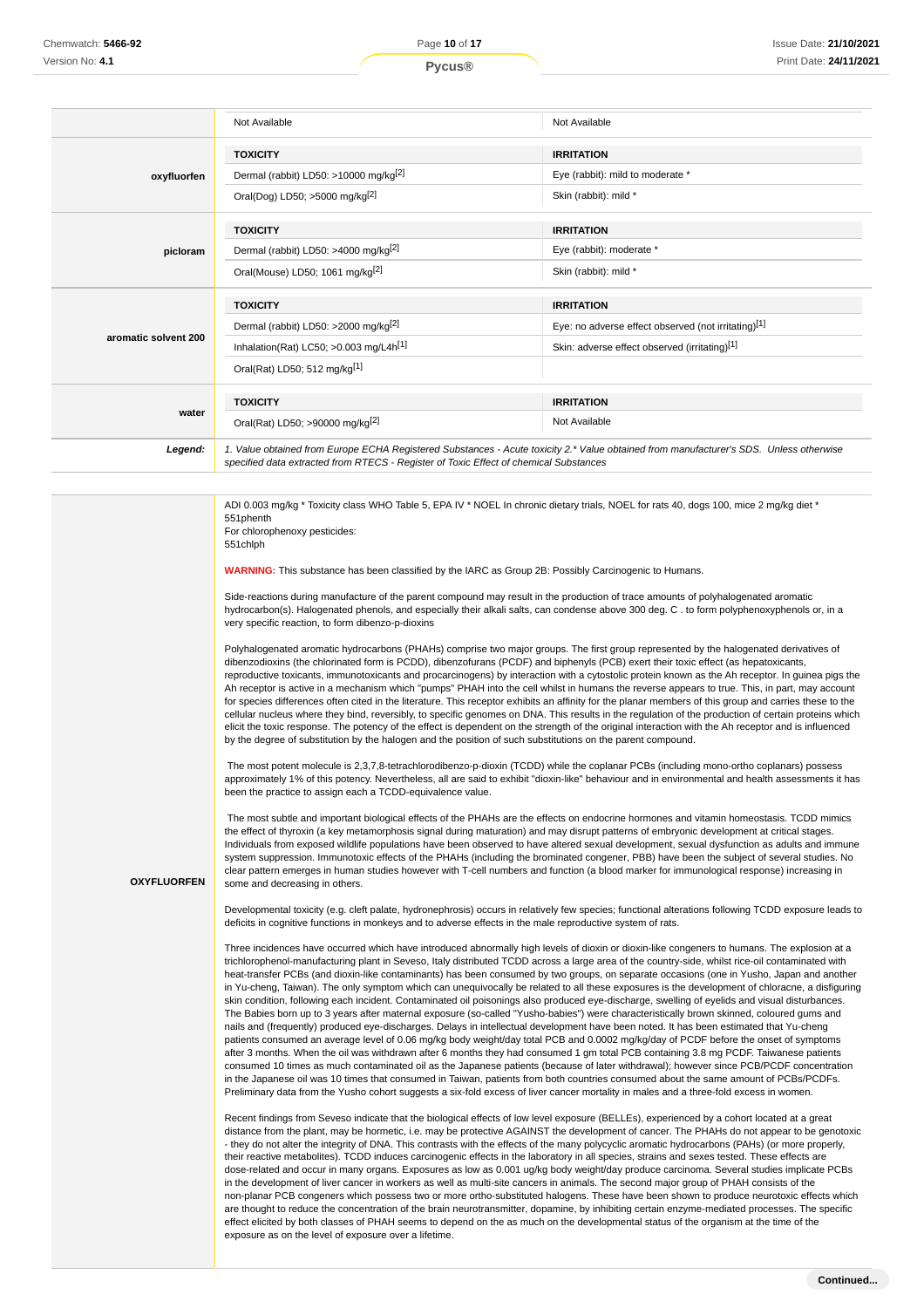**NOTE:** Some jurisdictions require that health surveillance be conducted on workers occupationally exposed to polycyclic aromatic hydrocarbons. Such surveillance should emphasise

- demography, occupational and medical history
- health advice, including recognition of photosensitivity and skin changes
- **b** physical examination if indicated
- records of personal exposure including photosensitivity

The material may produce moderate eye irritation leading to inflammation. Repeated or prolonged exposure to irritants may produce conjunctivitis.

For oxyfluorfen:

- **Acute toxicity:** Oxyfluorfen is practically nontoxic by ingestion, with reported oral LD50 values of 5000 mg/kg in both rats and dogs, and 2700 to 5000 mg/kg in mice. The dermal LD50 is greater than 5000 mg/kg in both rats and rabbits, also indicating slight toxicity by this route . It causes no skin irritation in rabbits, no skin sensitization in guinea pigs, and moderate eye irritation in rabbits. However, Goal and other formulations may show severe skin and eye irritant properties, and may be skin sensitizers . The 4-hour inhalation LC50 for the technical product is not available, but that for Goal 1.6E is greater than 22.64 mg/L, indicating practically no toxicity via this route .
- **Chronic toxicity:** Effects on the liver have been observed in long-term feeding studies with rats, mice, and dogs.
- **Reproductive effects:** In a developmental study with rats given doses of 10, 100, or 1000 mg/kg/day by gavage, decreased implantation, increased resorption, and lower foetal survival was seen at the 1000 mg/kg level. Toxic effects on the mothers were also seen at this dose . At 5 mg/kg/day, there was decreased survival of foetuses and decreased maternal and foetal weights . It does not appear likely that oxyfluorfen will cause reproductive effects in humans at likely levels of exposure.
- **Teratogenic effects:** In a developmental study with rabbits, 30 mg/kg/day, the highest dose tested, produced an increase in fused sternal bones in the fetuses as well as toxic effects on the mothers . These data suggest oxyflurofen may have teratogenic effects, but only at very high doses.
- **Mutagenic effects:** Mutagenicity tests on rats, mice and on bacterial cell cultures have produced mixed results. However, unscheduled DNA synthesis assays have been negative . Due to the conflicting results, it is not possible to determine the mutagenic potential of oxyfluorfen.
- **Carcinogenic effects:** In a 20-month study with mice fed 0.3, 3, or 30 mg/kg/day, doses at and above 3 mg/kg/day produced non-significant increases in both benign and malignant liver tumors in male mice . No increased tumor formation was seen in female mice at any dose . No carcinogenic effects were observed in a 23-year study with rats fed doses 2 mg/kg/day, nor in dogs at doses of 3 mg/kg/day . These data suggest that oxyfluorfen is not carcinogenic.
- **Organ toxicity:** The liver appears to be the main target organ, based on long-term feeding studies. **F** Fate in humans and animals: Because oxyfluorfen is highly hydrophobic, it may have the potential to bioconcentrate in animal fatty tissues
- Toxicity class WHO Table 5; EPA IV \* ADI 0.07 mg/kg/day NOEL (2 y) for rats 7 mg/kg/day Carcinogenic by RTECS criteria Endocrine tumours, leukopenia recorded.

Asthma-like symptoms may continue for months or even years after exposure to the material ceases. This may be due to a non-allergenic condition known as reactive airways dysfunction syndrome (RADS) which can occur following exposure to high levels of highly irritating compound. Key criteria for the diagnosis of RADS include the absence of preceding respiratory disease, in a non-atopic individual, with abrupt onset of persistent asthma-like symptoms within minutes to hours of a documented exposure to the irritant. A reversible airflow pattern, on spirometry, with the presence of moderate to severe bronchial hyperreactivity on methacholine challenge testing and the lack of minimal lymphocytic inflammation, without eosinophilia, have also been included in the criteria for diagnosis of RADS. RADS (or asthma) following an irritating inhalation is an infrequent disorder with rates related to the concentration of and duration of exposure to the irritating substance. Industrial bronchitis, on the other hand, is a disorder that occurs as result of exposure due to high concentrations of irritating substance (often particulate in nature) and is completely reversible after exposure ceases. The disorder is characterised by dyspnea, cough and mucus production.

#### For picloram:

**PICLORAM**

**Acute toxicity:** Picloram is slightly to practically nontoxic via ingestion, with reported oral LD50 values of greater than 5000 mg/kg to 8200 mg/kg in rats, 2000 to 4000 mg/kg in mice, and approximately 2000 mg/kg in rabbits . The reported dermal LD50 in rabbits is greater than 4000 mg/kg, a level which produced no mortality or toxic signs . This indicates slight toxicity via the dermal route as well. Technical picloram is reported to cause no skin and moderate eye irritation in the rabbit, and to cause no skin sensitisation in the guinea pig . Some formulations have caused mild or slight skin irritation and skin sensitization in test animals . The technical grade is moderately toxic by inhalation, with a reported 4-hour inhalation LC50 of greater than 0.35 mg/L . Formulated products may show a lesser toxicity via this route . There is no documented history of human intoxication by picloram, so symptoms of acute exposure are difficult to characterise.

**Chronic toxicity:** Male mice receiving picloram at dietary doses of 1000 to 2000 mg/kg/day over 32 days showed no clinical signs of toxicity nor changes in blood chemistry, but females did show decreased body weight and increased liver weights . Liver effects were also seen in rats at very high doses of 3000 mg/kg/day over an exposure period of 90 days, and above 225 mg/kg/day for 90 days . Dogs, sheep, and beef cattle fed low levels of picloram for a month experienced no toxic effects. The ester and triisopropanolamine salt showed low toxicity in animal tests . Picloram may show additive effects if mixed with other herbicides such as 2,4-D.

**Reproductive effects:** In multi-generational studies, pregnant rats exposed during critical periods of gestation to doses of about 180 mg/kg/day of picloram showed no changes in fertility . The fertility of pregnant mice fed 15 mg/kg/day for 4 days before and 14 days after mating was not adversely affected . Other studies showed no effects on fertility or fecundity in rats at doses as high as 1000 mg/kg/day . Picloram does not appear to cause reproductive toxicity.

**Teratogenic effects:** No teratogenic effects were seen in the offspring of pregnant rats exposed during gestation to 400 mg/kg/day of the acid or potassium salt, or to 1000 mg/kg/day of the ester or other salt [58]. At 2000 mg/kg/day, maternal toxicity was noted but did not induce malformation in the pups . It appears that picloram is not teratogenic.

**Mutagenic effects:** One test has shown that picloram is mutagenic (to the bacterium Saccharomyces cerevisiae) and another test has shown that it is not mutagenic (Ames test) . In tests for unscheduled DNA synthesis and structural chromosome aberrations, the results were also negative . These data suggest that picloram is either nonmutagenic or weakly mutagenic.

**Carcinogenic effects:** Mice fed average doses of 18 mg/kg/day or 30 mg/kg/day for 80 weeks and observed for another 10 weeks did not display any carcinogenic effects . Male rats fed 17.5 or about 40 mg/kg/day for 80 weeks and observed for 33 weeks showed no carcinogenicity, but females developed benign liver tumor nodules . Other tests have indicated an increased incidence of cancer among animals treated with picloram, but these data are difficult to interpret due to possible interference of hexachlorobenzene contaminants . These data suggest that picloram is noncarcinogenic or weakly carcinogenic.

**Organ toxicity:** Animal studies show the target organs for picloram to be the liver and kidneys.

**Fate in humans and animals:** Picloram was rapidly absorbed through the gastrointestinal tract in studies using human volunteers, and was excreted unchanged in the urine . Half of the product was excreted within a day or so. Skin absorption is minimal . Rats showed similar results, with administered doses excreted virtually unchanged in urine and faeces within 48 hours . Picloram does not accumulate in fat . No measurable residues were found in milk from cows fed small amounts of the herbicide in their diets At higher levels of exposure, milk levels of picloram were low (0.05 to 0.29 ppm) and declined rapidly upon withdrawal of picloram from the diet. The substance is classified by IARC as Group 3:

**NOT** classifiable as to its carcinogenicity to humans.

Evidence of carcinogenicity may be inadequate or limited in animal testing.

#### for petroleum:

Altered mental state, drowsiness, peripheral motor neuropathy, irreversible brain damage (so-called Petrol Sniffer's Encephalopathy), delirium, seizures, and sudden death have been reported from repeated overexposure to some hydrocarbon solvents, naphthas, and gasoline This product may contain benzene which is known to cause acute myeloid leukaemia and n-hexane which has been shown to metabolize to compounds which are neuropathic.

**AROMATIC SOLVENT 200**

This product contains toluene. There are indications from animal studies that prolonged exposure to high concentrations of toluene may lead to hearing loss.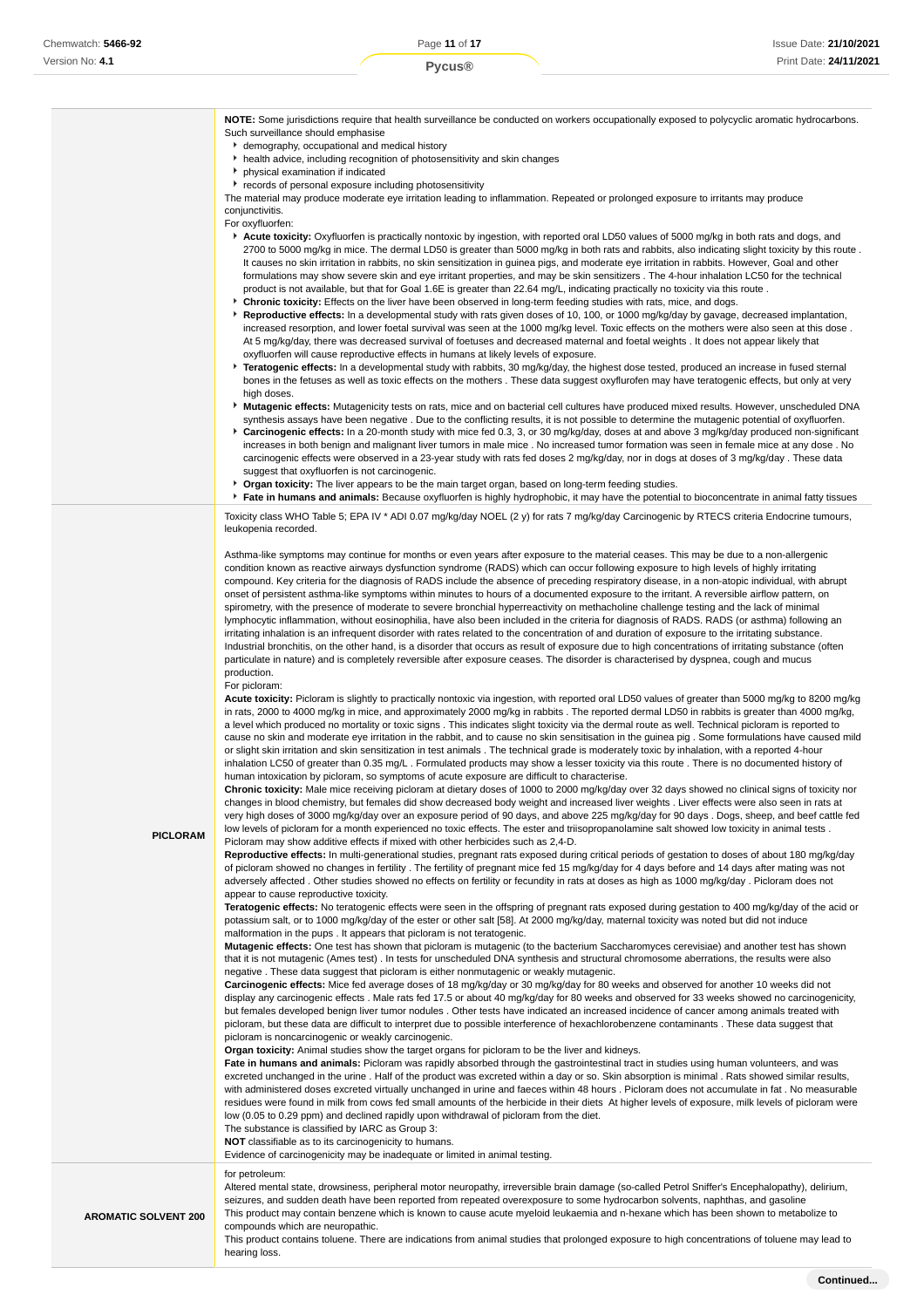|                                                   | Pycus <sup>®</sup>                                                                                                                                                                                                                                                                                                                                                                                                                                                                                                                                                                                                                                                                                                                                                                                                                                                                                                                                                                                                                                                                                                                                                                                                                                                                                                                                                                                                                                                                                                                                                                                                                                                                                                                                                                                                                                                                                                                                                                                                                                                                                                         |                                 | Print Date: 24/11/2021 |
|---------------------------------------------------|----------------------------------------------------------------------------------------------------------------------------------------------------------------------------------------------------------------------------------------------------------------------------------------------------------------------------------------------------------------------------------------------------------------------------------------------------------------------------------------------------------------------------------------------------------------------------------------------------------------------------------------------------------------------------------------------------------------------------------------------------------------------------------------------------------------------------------------------------------------------------------------------------------------------------------------------------------------------------------------------------------------------------------------------------------------------------------------------------------------------------------------------------------------------------------------------------------------------------------------------------------------------------------------------------------------------------------------------------------------------------------------------------------------------------------------------------------------------------------------------------------------------------------------------------------------------------------------------------------------------------------------------------------------------------------------------------------------------------------------------------------------------------------------------------------------------------------------------------------------------------------------------------------------------------------------------------------------------------------------------------------------------------------------------------------------------------------------------------------------------------|---------------------------------|------------------------|
|                                                   | This product contains ethyl benzene and naphthalene from which there is evidence of tumours in rodents<br>Carcinogenicity: Inhalation exposure to mice causes liver tumours, which are not considered relevant to humans. Inhalation exposure to rats<br>causes kidney tumours which are not considered relevant to humans.<br>Mutagenicity: There is a large database of mutagenicity studies on gasoline and gasoline blending streams, which use a wide variety of<br>endpoints and give predominantly negative results. All in vivo studies in animals and recent studies in exposed humans (e.g. petrol service<br>station attendants) have shown negative results in mutagenicity assays.<br>Reproductive Toxicity: Repeated exposure of pregnant rats to high concentrations of toluene (around or exceeding 1000 ppm) can cause<br>developmental effects, such as lower birth weight and developmental neurotoxicity, on the foetus. However, in a two-generation reproductive<br>study in rats exposed to gasoline vapour condensate, no adverse effects on the foetus were observed.<br>Human Effects: Prolonged/ repeated contact may cause defatting of the skin which can lead to dermatitis and may make the skin more<br>susceptible to irritation and penetration by other materials.<br>Lifetime exposure of rodents to gasoline produces carcinogenicity although the relevance to humans has been questioned. Gasoline induces<br>kidney cancer in male rats as a consequence of accumulation of the alpha2-microglobulin protein in hyaline droplets in the male (but not female)<br>rat kidney. Such abnormal accumulation represents lysosomal overload and leads to chronic renal tubular cell degeneration, accumulation of cell<br>debris, mineralisation of renal medullary tubules and necrosis. A sustained regenerative proliferation occurs in epithelial cells with subsequent<br>neoplastic transformation with continued exposure. The alpha2-microglobulin is produced under the influence of hormonal controls in male rats<br>but not in females and, more importantly, not in humans. |                                 |                        |
| <b>OXYFLUORFEN &amp; PICLORAM</b>                 | [*The Pesticides Manual, Incorporating The Agrochemicals Handbook, 10th Edition, Editor Clive Tomlin, 1994, British Crop Protection<br>Council]                                                                                                                                                                                                                                                                                                                                                                                                                                                                                                                                                                                                                                                                                                                                                                                                                                                                                                                                                                                                                                                                                                                                                                                                                                                                                                                                                                                                                                                                                                                                                                                                                                                                                                                                                                                                                                                                                                                                                                            |                                 |                        |
| <b>AROMATIC SOLVENT 200 &amp;</b><br><b>WATER</b> | No significant acute toxicological data identified in literature search.                                                                                                                                                                                                                                                                                                                                                                                                                                                                                                                                                                                                                                                                                                                                                                                                                                                                                                                                                                                                                                                                                                                                                                                                                                                                                                                                                                                                                                                                                                                                                                                                                                                                                                                                                                                                                                                                                                                                                                                                                                                   |                                 |                        |
| <b>Acute Toxicity</b>                             | ×                                                                                                                                                                                                                                                                                                                                                                                                                                                                                                                                                                                                                                                                                                                                                                                                                                                                                                                                                                                                                                                                                                                                                                                                                                                                                                                                                                                                                                                                                                                                                                                                                                                                                                                                                                                                                                                                                                                                                                                                                                                                                                                          | Carcinogenicity                 | ×                      |
| <b>Skin Irritation/Corrosion</b>                  | ×                                                                                                                                                                                                                                                                                                                                                                                                                                                                                                                                                                                                                                                                                                                                                                                                                                                                                                                                                                                                                                                                                                                                                                                                                                                                                                                                                                                                                                                                                                                                                                                                                                                                                                                                                                                                                                                                                                                                                                                                                                                                                                                          | Reproductivity                  | ×                      |
| <b>Serious Eye Damage/Irritation</b>              | ✔                                                                                                                                                                                                                                                                                                                                                                                                                                                                                                                                                                                                                                                                                                                                                                                                                                                                                                                                                                                                                                                                                                                                                                                                                                                                                                                                                                                                                                                                                                                                                                                                                                                                                                                                                                                                                                                                                                                                                                                                                                                                                                                          | <b>STOT - Single Exposure</b>   | ×                      |
| <b>Respiratory or Skin</b><br>sensitisation       | $\checkmark$                                                                                                                                                                                                                                                                                                                                                                                                                                                                                                                                                                                                                                                                                                                                                                                                                                                                                                                                                                                                                                                                                                                                                                                                                                                                                                                                                                                                                                                                                                                                                                                                                                                                                                                                                                                                                                                                                                                                                                                                                                                                                                               | <b>STOT - Repeated Exposure</b> | ✔                      |
|                                                   |                                                                                                                                                                                                                                                                                                                                                                                                                                                                                                                                                                                                                                                                                                                                                                                                                                                                                                                                                                                                                                                                                                                                                                                                                                                                                                                                                                                                                                                                                                                                                                                                                                                                                                                                                                                                                                                                                                                                                                                                                                                                                                                            |                                 |                        |

Page **12** of **17**



**SECTION 12 Ecological information**

Chemwatch: **5466-92**

|                      | Endpoint         | <b>Test Duration (hr)</b> | <b>Species</b>                                 |                  | Value            | <b>Source</b>    |
|----------------------|------------------|---------------------------|------------------------------------------------|------------------|------------------|------------------|
| Pycus®               | Not<br>Available | Not Available             | Not Available                                  |                  | Not<br>Available | Not<br>Available |
|                      | Endpoint         | <b>Test Duration (hr)</b> | <b>Species</b>                                 |                  | Value            | Source           |
|                      | EC50(ECx)        | 96h                       | Algae or other aquatic plants                  |                  | <0.001mg/L       | 4                |
| oxyfluorfen          | <b>LC50</b>      | 96h                       | Fish                                           |                  | 0.176-0.419mg/L  | 4                |
|                      | <b>EC50</b>      | 48h                       | Crustacea                                      |                  | 0.081-0.203mg/L  | 4                |
|                      | EC50             | 96h                       | Algae or other aquatic plants                  |                  | <0.001mg/L       | $\overline{4}$   |
|                      | Endpoint         | <b>Test Duration (hr)</b> | <b>Species</b>                                 |                  | Value            | <b>Source</b>    |
|                      | <b>LC50</b>      | 96h                       | Fish                                           | $0.7 - 2.5$ mg/l |                  | 4                |
| picloram             | EC50             | 48h                       | Crustacea                                      | 59-97mg/l        |                  | 4                |
|                      | NOEC(ECx)        | 1440h                     | Fish                                           | $0.55$ mg/L      |                  | 5                |
|                      | EC50             | 96h                       | Algae or other aquatic plants                  |                  | 18.4-25.1mg/l    | $\overline{4}$   |
|                      | <b>Endpoint</b>  | <b>Test Duration (hr)</b> | <b>Species</b>                                 |                  | Value            | Source           |
|                      | EC50(ECx)        | 48h                       | Crustacea                                      |                  | $0.95$ mg/l      | $\mathbf{1}$     |
|                      | <b>EC50</b>      | 72h                       | Algae or other aquatic plants<br>$<$ 1 $mq$ /l |                  |                  | $\mathbf{1}$     |
| aromatic solvent 200 | <b>LC50</b>      | 96h                       | Fish<br>$0.58$ mg/l                            |                  | $\overline{2}$   |                  |
|                      | EC50             | 48h                       | Crustacea<br>$0.95$ mg/l                       |                  | $\mathbf{1}$     |                  |
|                      | EC50             | 96h                       | Algae or other aquatic plants                  |                  | $1$ mg/l         | $\overline{2}$   |
|                      | Endpoint         | <b>Test Duration (hr)</b> | <b>Species</b>                                 |                  | Value            | Source           |
| water                | Not<br>Available | Not Available             | Not Available                                  |                  | Not<br>Available | Not<br>Available |

Toxic to aquatic organisms, may cause long-term adverse effects in the aquatic environment.

Do NOT allow product to come in contact with surface waters or to intertidal areas below the mean high water mark. Do not contaminate water when cleaning equipment or disposing of equipment wash-waters.

Wastes resulting from use of the product must be disposed of on site or at approved waste sites.

When petroleum substances are released into the environment, four major fate processes will take place: dissolution in water, volatilization, biodegradation and adsorption. These

Toxic to flora.

For petroleum distillates: Environmental fate: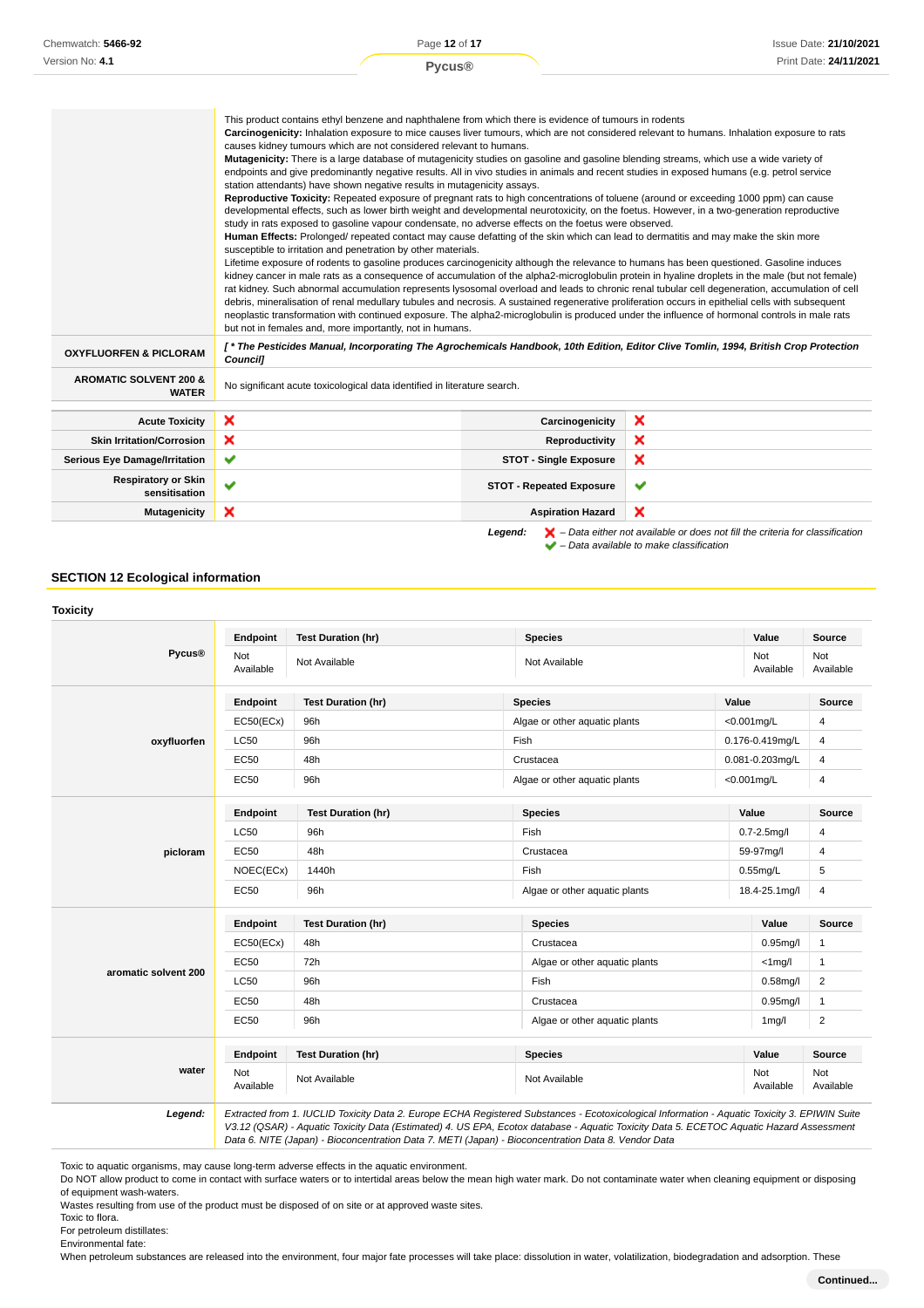| Chemwatch: 5466-92 | Page 13 of 17 | Issue Date: 21/10/2021 |
|--------------------|---------------|------------------------|
| Version No: 4.1    | <b>vcus®</b>  | Print Date: 24/11/2021 |
|                    |               |                        |

processes will cause changes in the composition of these UVCB substances. In the case of spills on land or water surfaces, photodegradation-another fate process-can also be significant.

As noted previously, the solubility and vapour pressure of components within a mixture will differ from those of the component alone. These interactions are complex for complex UVCBs such as petroleum hydrocarbons.

Each of the fate processes affects hydrocarbon families differently. Aromatics tend to be more water-soluble than aliphatics of the same carbon number, whereas aliphatics tend to be more volatile. Thus,when a petroleum mixture is released into the environment, the principal water contaminants are likely to be aromatics, whereas aliphatics will be the principal air contaminants . The trend in volatility by component class is as follows: alkenes = alkanes > aromatics = cycloalkanes.

The most soluble and volatile components have the lowest molecular weight; thus there is a general shift to higher molecular weight components in residual materials. Biodegradation:

Biodegradation is almost always operative when petroleum mixtures are released into the environment. It has been widely demonstrated that nearly all soils and sediments have populations of bacteria and other organisms capable of degrading petroleum hydrocarbons Degradation occurs both in the presence and absence of oxygen. Two key factors that determine degradation rates are oxygen supply and molecular structure. In general, degradation is more rapid under aerobic conditions. Decreasing trends in degradation rates according to structure are as follows:

(1) n-alkanes, especially in the C10–C25 range, which are degraded readily;

(2) isoalkanes;

(3) alkenes;

(4) benzene, toluene, ethylbenzene, xylenes (BTEX) (when present in concentrations that are not toxic to microorganisms);

(5) monoaromatics;

(6) polynuclear (polycyclic) aromatic hydrocarbons (PAHs); and

(7) higher molecular weight cycloalkanes (which may degrade very slowly.

Three weathering processes-dissolution in water, volatilization and biodegradation-typically result in the depletion of the more readily soluble volatile and degradable compounds and the accumulation of those most resistant to these processes in residues.

When large quantities of a hydrocarbon mixture enter the soil compartment, soil organic matter and other sorption sites in soil are fully saturated and the hydrocarbons will begin to form a separate phase (a non-aqueous phase liquid, or NAPL) in the soil. At concentrations below the retention capacity for the hydrocarbon in the soil, the NAPL will be immobile this is referred to as residual NAPL . Above the retention capacity, the NAPL becomes mobile and will move within the soil

Bioaccumulation:

Bioaccumulation potential was characterized based on empirical and/or modelled data for a suite of petroleum hydrocarbons expected to occur in petroleum substances. Bioaccumulation factors (BAFs) are the preferred metric for assessing the bioaccumulation potential of substances, as the bioconcentration factor (BCF) may not adequately account for the bioaccumulation potential of substances via the diet, which predominates for substances with log Kow  $> 24.5$ 

In addition to fish BCF and BAF data, bioaccumulation data for aquatic invertebrate species were also considered. Biota-sediment/soil accumulation factors (BSAFs), trophic magnification factors and biomagnification factors were also considered in characterizing bioaccumulation potential.

Overall, there is consistent empirical and predicted evidence to suggest that the following components have the potential for high bioaccumulation, with BAF/BCF values greater than 5000: C13–C15 isoalkanes, C12 alkenes, C12–C15 one-ring cycloalkanes, C12 and C15 two-ring cycloalkanes, C14 polycycloalkanes, C15 one-ring aromatics, C15 and C20 cycloalkane monoaromatics, C12–C13 diaromatics, C20 cycloalkane diaromatics, and C14 and C20 three-ring PAHs

These components are associated with a slow rate of metabolism and are highly lipophilic. Exposures from water and diet, when combined, suggest that the rate of uptake would exceed that of the total elimination rate. Most of these components are not expected to biomagnify in aquatic or terrestrial foodwebs, largely because a combination of metabolism, low dietary assimilation efficiency and growth dilution allows the elimination rate to exceed the uptake rate from the diet; however,

one study suggests that some alkyl-PAHs may biomagnify.While only BSAFs were found for some PAHs, it is possible that BSAFs will be > 1 for invertebrates, given that they do not have the same metabolic competency as fish.

In general, fish can efficiently metabolize aromatic compounds. There is some evidence that alkylation increases bioaccumulation of naphthalene but it is not known if this can be generalized to larger PAHs or if any potential increase in bioaccumulation due to alkylation will be sufficient to exceed a BAF/BCF of 5000.

Some lower trophic level organisms (i.e., invertebrates) appear to lack the capacity to efficiently metabolize aromatic compounds, resulting in high bioaccumulation potential for some aromatic components as compared to fish.

This is the case for the C14 three-ring PAH, which was bioconcentrated to a high level (BCF > 5000) by invertebrates but not by fish. There is potential for such bioaccumulative components to reach toxic levels in organisms if exposure is continuous and of sufficient magnitude, though this is unlikely in the water column following a spill scenario due to relatively rapid dispersal

Bioaccumulation of aromatic compounds might be lower in natural environments than what is observed in the laboratory. PAHs may sorb to organic material suspended in the water column (dissolved humic material), which decreases their overall bioavailability primarily due to an increase in size. This has been observed with fish Ecotoxicity:

Diesel fuel studies in salt water are available. The values varied greatly for aquatic species such as rainbow trout and Daphnia magna, demonstrating the inherent variability of diesel fuel compositions and its effects on toxicity. Most experimental acute toxicity values are above 1 mg/L. The lowest 48-hour LC50 for salmonids was 2.4 mg/L. Daphnia magna had a 24-hour LC50 of 1.8 mg/.The values varied greatly for aquatic species such as rainbow trout and Daphnia magna, demonstrating the inherent variability of diesel fuel compositions and its effects on toxicity. Most experimental acute toxicity values are above 1 mg/L. The lowest 48-hour LC50 for salmonids was 2.4 mg/L. Daphnia magna had a 24-hour LC50 of 1.8 mg/L

The tropical mysid Metamysidopsis insularis was shown to be very sensitive to diesel fuel, with a 96-hour LC50 value of 0.22 mg/L this species has been shown to be as sensitive as temperate mysids to toxicants. However,However this study used nominal concentrations,and therefore was not considered acceptable. In another study involving diesel fuel, the effect on brown or common shrimp (Crangon crangon) a 96-hour LC50 of 22 mg/L was determined. A "gas oil"was also tested and a 96-hour LC50 of 12 mg/L.was determined The steady state cell density of marine phytoplankton decreased with increasing concentrations of diesel fuel, with different sensitivities between species . The diatom Phaeodactylum tricornutum showed a 20% decrease in cell density in 24 hours following a 3 mg/L exposure with a 24-hour no-observed effect concentration (NOEC) of 2.5 mg/L. The microalga Isochrysis galbana was more tolerant to diesel fuel, with a 24-hour lowest-observed-effect concentration (LOEC) of 26 mg/L (14% decrease in cell density), and a NOEC of 25 mg/L. Finally, the green algae Chlorella salina was relatively insensitive to diesel fuel contamination, with a 24-hour LOEC of 170 mg/L (27% decrease in cell density), and a NOEC of 160 mg/L . All populations of phytoplankton returned to a steady state within 5 days of exposure

In sandy soils, earthworm (Eisenia fetida) mortality only occurred at diesel fuel concentrations greater than 10 000 mg/kg, which was also the concentration at which sub-lethal weight loss was recorded

Nephrotoxic effects of diesel fuel have been documented in several animal and human studies.Some species of birds (mallard ducks in particular) are generally resistant to the toxic effects of petrochemical ingestion, and large amounts of petrochemicals are needed in order to cause direct mortality

#### **DO NOT** discharge into sewer or waterways.

#### **Persistence and degradability**

| Ingredient  | Persistence: Water/Soil | <b>Persistence: Air</b> |
|-------------|-------------------------|-------------------------|
| oxyfluorfen | <b>HIGH</b>             | <b>HIGH</b>             |
| picloram    | <b>HIGH</b>             | <b>HIGH</b>             |
| water       | LOW                     | LOW                     |

#### **Bioaccumulative potential**

| Ingredient           | <b>Bioaccumulation</b>   |
|----------------------|--------------------------|
| oxyfluorfen          | HIGH (LogKOW = 6.0465)   |
| picloram             | LOW (LogKOW = $1.3599$ ) |
| aromatic solvent 200 | LOW (BCF = $159$ )       |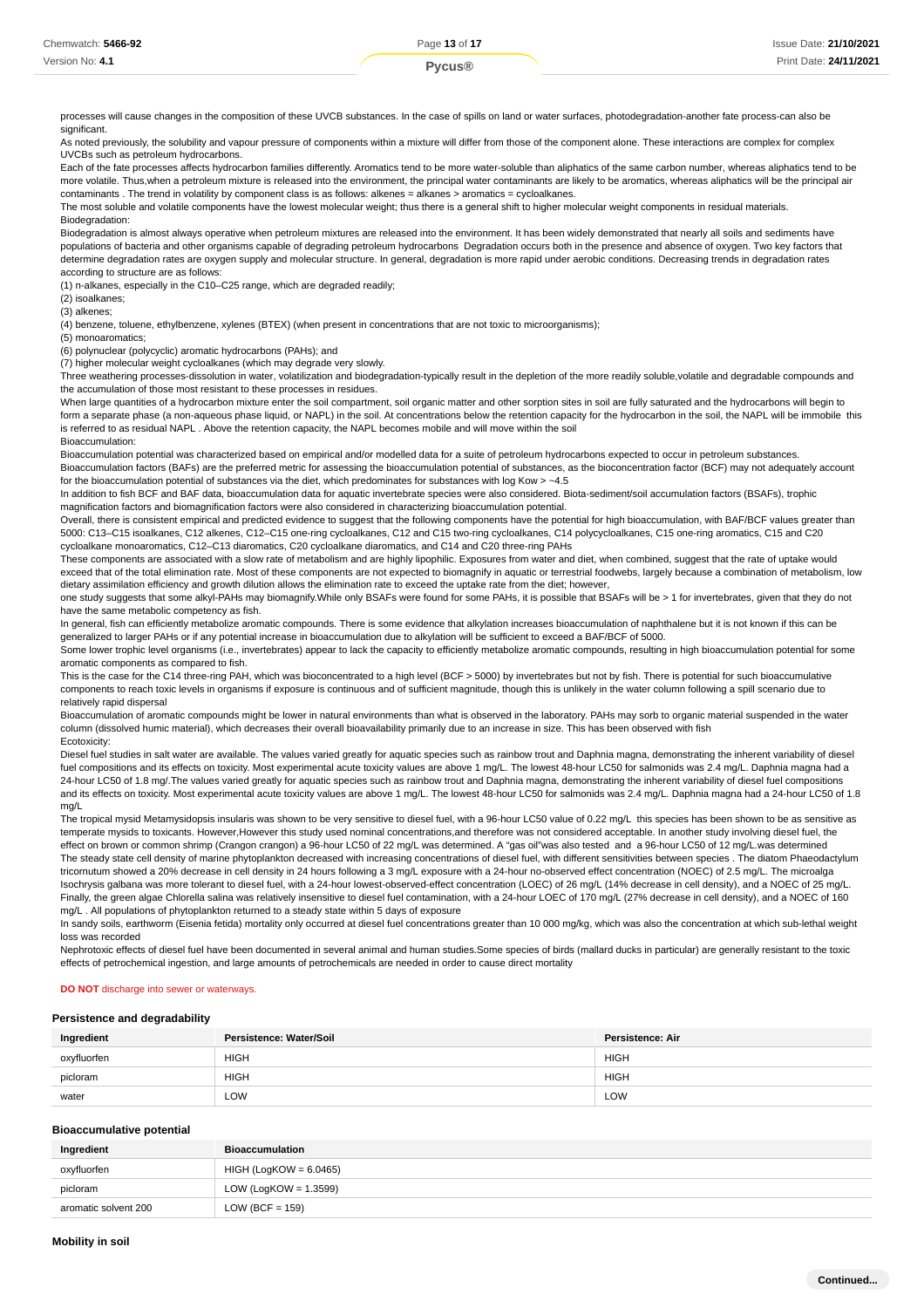| Ingredient  | <b>Mobility</b>       |
|-------------|-----------------------|
| oxyfluorfen | LOW ( $KOC = 46840$ ) |
| picloram    | LOW ( $KOC = 18.1$ )  |

# **SECTION 13 Disposal considerations**

| Waste treatment methods                                                                                                                                                                                                                                                                                                                                                                                                                                                                                                                                                                                                                                                                                                                                                                                                                                                                                                                                                                                                                                                                                                                                                                                                                                                                                                                                                                                                                                                                                                                                                                                                                                                                                                                                                                                                                                                                                                                                                                                                                                                                                                                                                                                                                                                                                                                                                                                                                                                                                                                                                                                                                                                                                                                                                                                                                                                                                                                                                                                         |  |
|-----------------------------------------------------------------------------------------------------------------------------------------------------------------------------------------------------------------------------------------------------------------------------------------------------------------------------------------------------------------------------------------------------------------------------------------------------------------------------------------------------------------------------------------------------------------------------------------------------------------------------------------------------------------------------------------------------------------------------------------------------------------------------------------------------------------------------------------------------------------------------------------------------------------------------------------------------------------------------------------------------------------------------------------------------------------------------------------------------------------------------------------------------------------------------------------------------------------------------------------------------------------------------------------------------------------------------------------------------------------------------------------------------------------------------------------------------------------------------------------------------------------------------------------------------------------------------------------------------------------------------------------------------------------------------------------------------------------------------------------------------------------------------------------------------------------------------------------------------------------------------------------------------------------------------------------------------------------------------------------------------------------------------------------------------------------------------------------------------------------------------------------------------------------------------------------------------------------------------------------------------------------------------------------------------------------------------------------------------------------------------------------------------------------------------------------------------------------------------------------------------------------------------------------------------------------------------------------------------------------------------------------------------------------------------------------------------------------------------------------------------------------------------------------------------------------------------------------------------------------------------------------------------------------------------------------------------------------------------------------------------------------|--|
| Containers may still present a chemical hazard/ danger when empty.<br>Return to supplier for reuse/ recycling if possible.<br>Otherwise:<br>If container can not be cleaned sufficiently well to ensure that residuals do not remain or if the container cannot be used to store the same<br>product, then puncture containers, to prevent re-use, and bury at an authorised landfill.<br>▶ Where possible retain label warnings and SDS and observe all notices pertaining to the product.<br>Due to their environmental persistence and potential health hazards, PCBs, PBBs, dioxins and their derivatives or congeners (including<br>chlorinated diphenyl ethers), cannot be disposed of in landfills or dumped at sea.<br>Finvironmentally acceptable method of disposal include high temperature incineration. However this option is costly and uncertain.<br>▶ Other acceptable disposal technologies include base-catalysed dechlorination in the BCD (Base-Catalyzed Decomposition) Process.<br>▶ Currently, most wastes must be stored in an approved manner until satisfactory arrangements can be made for their disposal. All wastes and<br>residues containing these substances (e.g. wiping clothes, absorbent materials, used disposable protective gloves, contaminated clothing,<br>etc.) should be collected, placed in proper containers, labelled and disposed of in the manner prescribed by government regulations.<br>Regulations may require the compulsory reporting of all spills.<br>Legislation addressing waste disposal requirements may differ by country, state and/ or territory. Each user must refer to laws operating in their<br>area. In some areas, certain wastes must be tracked.<br>A Hierarchy of Controls seems to be common - the user should investigate:<br>Product / Packaging disposal<br>Reduction<br>$\blacktriangleright$ Reuse<br>Recycling<br>Disposal (if all else fails)<br>This material may be recycled if unused, or if it has not been contaminated so as to make it unsuitable for its intended use. If it has been<br>contaminated, it may be possible to reclaim the product by filtration, distillation or some other means. Shelf life considerations should also be<br>applied in making decisions of this type. Note that properties of a material may change in use, and recycling or reuse may not always be<br>appropriate.<br>DO NOT allow wash water from cleaning or process equipment to enter drains.<br>It may be necessary to collect all wash water for treatment before disposal.<br>In all cases disposal to sewer may be subject to local laws and regulations and these should be considered first.<br>• Where in doubt contact the responsible authority.<br>▶ Recycle wherever possible or consult manufacturer for recycling options.<br>Consult State Land Waste Authority for disposal.<br>Bury or incinerate residue at an approved site.<br>Recycle containers if possible, or dispose of in an authorised landfill. |  |

Ensure that the hazardous substance is disposed in accordance with the Hazardous Substances (Disposal) Notice 2017

#### **Disposal Requirements**

Packages that have been in direct contact with the hazardous substance must be only disposed if the hazardous substance was appropriately removed and cleaned out from the package. The package must be disposed according to the manufacturer's directions taking into account the material it is made of. Packages which hazardous content have been appropriately treated and removed may be recycled.

The hazardous substance must only be disposed if it has been treated by a method that changed the characteristics or composition of the substance and it is no longer hazardous. Only dispose to the environment if a tolerable exposure limit has been set for the substance.

Only deposit the hazardous substance into or onto a landfill or sewage facility or incinerator, where the hazardous substance can be handled and treated appropriately.

# **SECTION 14 Transport information**

| <b>Labels Required</b>  |       |
|-------------------------|-------|
|                         |       |
| <b>Marine Pollutant</b> | ١v    |
| <b>HAZCHEM</b>          | $-3Z$ |
| Land transport (UN)     |       |

| $=$ $\frac{1}{2}$ $\frac{1}{2}$ $\frac{1}{2}$ $\frac{1}{2}$ $\frac{1}{2}$ $\frac{1}{2}$ $\frac{1}{2}$ $\frac{1}{2}$ $\frac{1}{2}$ $\frac{1}{2}$ $\frac{1}{2}$ $\frac{1}{2}$ $\frac{1}{2}$ $\frac{1}{2}$ $\frac{1}{2}$ $\frac{1}{2}$ $\frac{1}{2}$ $\frac{1}{2}$ $\frac{1}{2}$ $\frac{1}{2}$ $\frac{1}{2}$ $\frac{1}{2$ |                                                                                         |
|------------------------------------------------------------------------------------------------------------------------------------------------------------------------------------------------------------------------------------------------------------------------------------------------------------------------|-----------------------------------------------------------------------------------------|
| UN number                                                                                                                                                                                                                                                                                                              | 3082                                                                                    |
| UN proper shipping name                                                                                                                                                                                                                                                                                                | ENVIRONMENTALLY HAZARDOUS SUBSTANCE, LIQUID, N.O.S. (contains picloram and oxyfluorfen) |
| Transport hazard class(es)                                                                                                                                                                                                                                                                                             | Class<br>9<br>Subrisk<br>Not Applicable                                                 |
| Packing group                                                                                                                                                                                                                                                                                                          | Ш                                                                                       |
| <b>Environmental hazard</b>                                                                                                                                                                                                                                                                                            | Environmentally hazardous                                                               |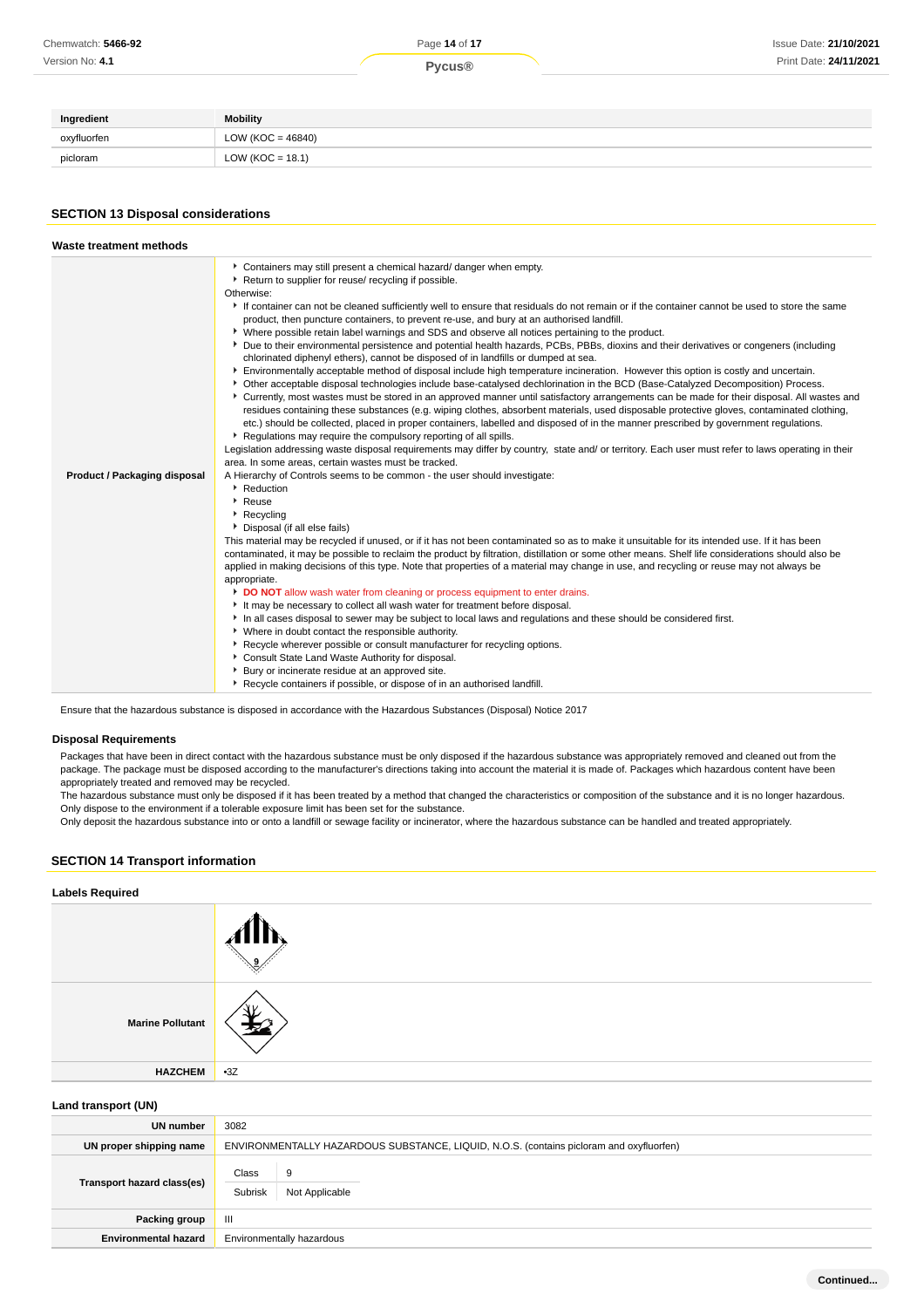|                              | Special provisions 274; 331; 335; 375 |     |
|------------------------------|---------------------------------------|-----|
| Special precautions for user | Limited quantity                      | 5 L |

### **Air transport (ICAO-IATA / DGR)**

| <b>UN number</b>             | 3082                                                                                                                                                                                                                                                                                        |                                                                                           |                                                                       |  |  |
|------------------------------|---------------------------------------------------------------------------------------------------------------------------------------------------------------------------------------------------------------------------------------------------------------------------------------------|-------------------------------------------------------------------------------------------|-----------------------------------------------------------------------|--|--|
| UN proper shipping name      |                                                                                                                                                                                                                                                                                             | Environmentally hazardous substance, liquid, n.o.s. * (contains picloram and oxyfluorfen) |                                                                       |  |  |
| Transport hazard class(es)   | <b>ICAO/IATA Class</b><br>9<br>ICAO / IATA Subrisk<br>Not Applicable<br><b>ERG Code</b><br>9L                                                                                                                                                                                               |                                                                                           |                                                                       |  |  |
| Packing group                | Ш                                                                                                                                                                                                                                                                                           |                                                                                           |                                                                       |  |  |
| <b>Environmental hazard</b>  |                                                                                                                                                                                                                                                                                             | Environmentally hazardous                                                                 |                                                                       |  |  |
| Special precautions for user | Special provisions<br>Cargo Only Packing Instructions<br>Cargo Only Maximum Qty / Pack<br>Passenger and Cargo Packing Instructions<br>Passenger and Cargo Maximum Qty / Pack<br>Passenger and Cargo Limited Quantity Packing Instructions<br>Passenger and Cargo Limited Maximum Qty / Pack |                                                                                           | A97 A158 A197 A215<br>964<br>450 L<br>964<br>450 L<br>Y964<br>30 kg G |  |  |

#### **Sea transport (IMDG-Code / GGVSee)**

| <b>UN number</b>             | 3082                                                                 |                                                                                         |  |  |
|------------------------------|----------------------------------------------------------------------|-----------------------------------------------------------------------------------------|--|--|
| UN proper shipping name      |                                                                      | ENVIRONMENTALLY HAZARDOUS SUBSTANCE, LIQUID, N.O.S. (contains picloram and oxyfluorfen) |  |  |
| Transport hazard class(es)   | <b>IMDG Class</b><br><b>IMDG Subrisk</b>                             | 9<br>Not Applicable                                                                     |  |  |
| Packing group                | $\mathbf{III}$                                                       |                                                                                         |  |  |
| <b>Environmental hazard</b>  | <b>Marine Pollutant</b>                                              |                                                                                         |  |  |
| Special precautions for user | <b>EMS Number</b><br>Special provisions<br><b>Limited Quantities</b> | $F-A$ , S-F<br>274 335 969<br>5 L                                                       |  |  |

# **Transport in bulk according to Annex II of MARPOL and the IBC code**

## Not Applicable

#### **Transport in bulk in accordance with MARPOL Annex V and the IMSBC Code**

| <b>Product name</b>  | Group         |
|----------------------|---------------|
| oxyfluorfen          | Not Available |
| picloram             | Not Available |
| aromatic solvent 200 | Not Available |
| water                | Not Available |

#### **Transport in bulk in accordance with the ICG Code**

| <b>Product name</b>  | <b>Ship Type</b> |
|----------------------|------------------|
| oxyfluorfen          | Not Available    |
| picloram             | Not Available    |
| aromatic solvent 200 | Not Available    |
| water                | Not Available    |

# **SECTION 15 Regulatory information**

## **Safety, health and environmental regulations / legislation specific for the substance or mixture**

This substance is to be managed using the conditions specified in an applicable Group Standard

| பவ<br>ahor |      |
|------------|------|
|            | AIC. |
|            | .    |

Please refer to Section 8 of the SDS for any applicable tolerable exposure limit or Section 12 for environmental exposure limit.

**oxyfluorfen is found on the following regulatory lists**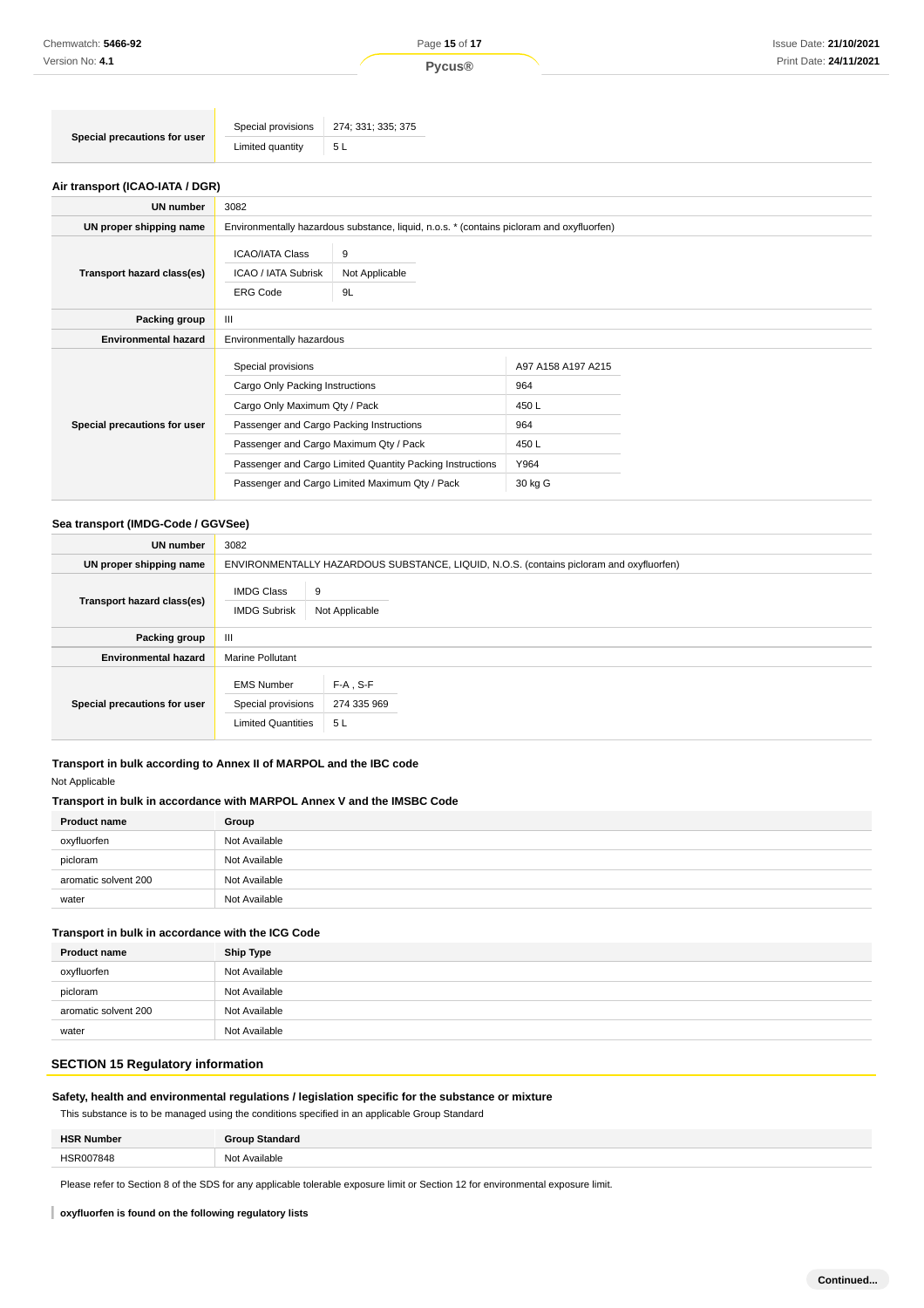| Chemwatch: 5466-92                                                                                                   | Page 16 of 17 | <b>Issue Date: 21/10/2021</b>                                                                                        |  |
|----------------------------------------------------------------------------------------------------------------------|---------------|----------------------------------------------------------------------------------------------------------------------|--|
| Version No: 4.1                                                                                                      | <b>Pycus®</b> | Print Date: 24/11/2021                                                                                               |  |
|                                                                                                                      |               |                                                                                                                      |  |
| New Zealand Approved Hazardous Substances with controls                                                              |               | New Zealand Inventory of Chemicals (NZIoC)                                                                           |  |
| New Zealand Hazardous Substances and New Organisms (HSNO) Act - Classification<br>of Chemicals                       |               | New Zealand Workplace Exposure Standards (WES)                                                                       |  |
| New Zealand Hazardous Substances and New Organisms (HSNO) Act - Classification<br>of Chemicals - Classification Data |               |                                                                                                                      |  |
| picloram is found on the following regulatory lists                                                                  |               |                                                                                                                      |  |
| International Agency for Research on Cancer (IARC) - Agents Classified by the IARC<br>Monographs                     |               | New Zealand Hazardous Substances and New Organisms (HSNO) Act - Classification<br>of Chemicals - Classification Data |  |
| New Zealand Approved Hazardous Substances with controls                                                              |               | New Zealand Inventory of Chemicals (NZIoC)                                                                           |  |
| New Zealand Hazardous Substances and New Organisms (HSNO) Act - Classification<br>of Chemicals                       |               | New Zealand Workplace Exposure Standards (WES)                                                                       |  |
| aromatic solvent 200 is found on the following regulatory lists                                                      |               |                                                                                                                      |  |
| International Agency for Research on Cancer (IARC) - Agents Classified by the IARC<br>Monographs                     |               | New Zealand Inventory of Chemicals (NZIoC)                                                                           |  |
| water is found on the following regulatory lists                                                                     |               |                                                                                                                      |  |

New Zealand Inventory of Chemicals (NZIoC)

## **Hazardous Substance Location**

Subject to the Health and Safety at Work (Hazardous Substances) Regulations 2017.

| <b>Hazard Class</b> | Quantities     |
|---------------------|----------------|
| Not Applicable      | Not Applicable |
|                     |                |

#### **Certified Handler**

Subject to Part 4 of the Health and Safety at Work (Hazardous Substances) Regulations 2017.

| <b>Class of substance</b> | Quantities          |
|---------------------------|---------------------|
| Not Applicable<br>.       | Not Applicable<br>. |

Refer Group Standards for further information

## **Maximum quantities of certain hazardous substances permitted on passenger service vehicles**

Subject to Regulation 13.14 of the Health and Safety at Work (Hazardous Substances) Regulations 2017.

| <b>Hazard Class</b> | Gas (aggregate water capacity in mL) | Liquid (L) | Solid (kg) | Maximum quantity per package for each classification |
|---------------------|--------------------------------------|------------|------------|------------------------------------------------------|
| 6.5A or 6.5B        | 120                                  |            |            |                                                      |

## **Tracking Requirements**

Not Applicable

## **National Inventory Status**

| <b>National Inventory</b>                          | <b>Status</b>                                                                                                                                                                                     |  |
|----------------------------------------------------|---------------------------------------------------------------------------------------------------------------------------------------------------------------------------------------------------|--|
| Australia - AIIC / Australia<br>Non-Industrial Use | Yes                                                                                                                                                                                               |  |
| Canada - DSL                                       | No (oxyfluorfen; picloram)                                                                                                                                                                        |  |
| Canada - NDSL                                      | No (oxyfluorfen; aromatic solvent 200; water)                                                                                                                                                     |  |
| China - IECSC                                      | No (oxyfluorfen; picloram)                                                                                                                                                                        |  |
| Europe - EINEC / ELINCS / NLP                      | Yes                                                                                                                                                                                               |  |
| Japan - ENCS                                       | No (oxyfluorfen; picloram; aromatic solvent 200)                                                                                                                                                  |  |
| Korea - KECI                                       | Yes                                                                                                                                                                                               |  |
| New Zealand - NZIoC                                | Yes                                                                                                                                                                                               |  |
| Philippines - PICCS                                | No (oxyfluorfen)                                                                                                                                                                                  |  |
| USA - TSCA                                         | No (oxyfluorfen)                                                                                                                                                                                  |  |
| Taiwan - TCSI                                      | Yes                                                                                                                                                                                               |  |
| Mexico - INSQ                                      | Yes                                                                                                                                                                                               |  |
| Vietnam - NCI                                      | Yes                                                                                                                                                                                               |  |
| Russia - FBEPH                                     | No (oxyfluorfen; picloram)                                                                                                                                                                        |  |
| Legend:                                            | Yes = All CAS declared ingredients are on the inventory<br>No = One or more of the CAS listed ingredients are not on the inventory. These ingredients may be exempt or will require registration. |  |

## **SECTION 16 Other information**

| Da<br>note<br>. Jalu<br>$\sim$ | 720Z                      |
|--------------------------------|---------------------------|
| ош                             | $\sim$<br>$\Delta$ /<br>- |

#### **SDS Version Summary**

| Version | Date of Update | <b>Sections Updated</b>                           |
|---------|----------------|---------------------------------------------------|
| 3.1     | 7/05/2021      | Appearance, Ingredients, Physical Properties, Use |